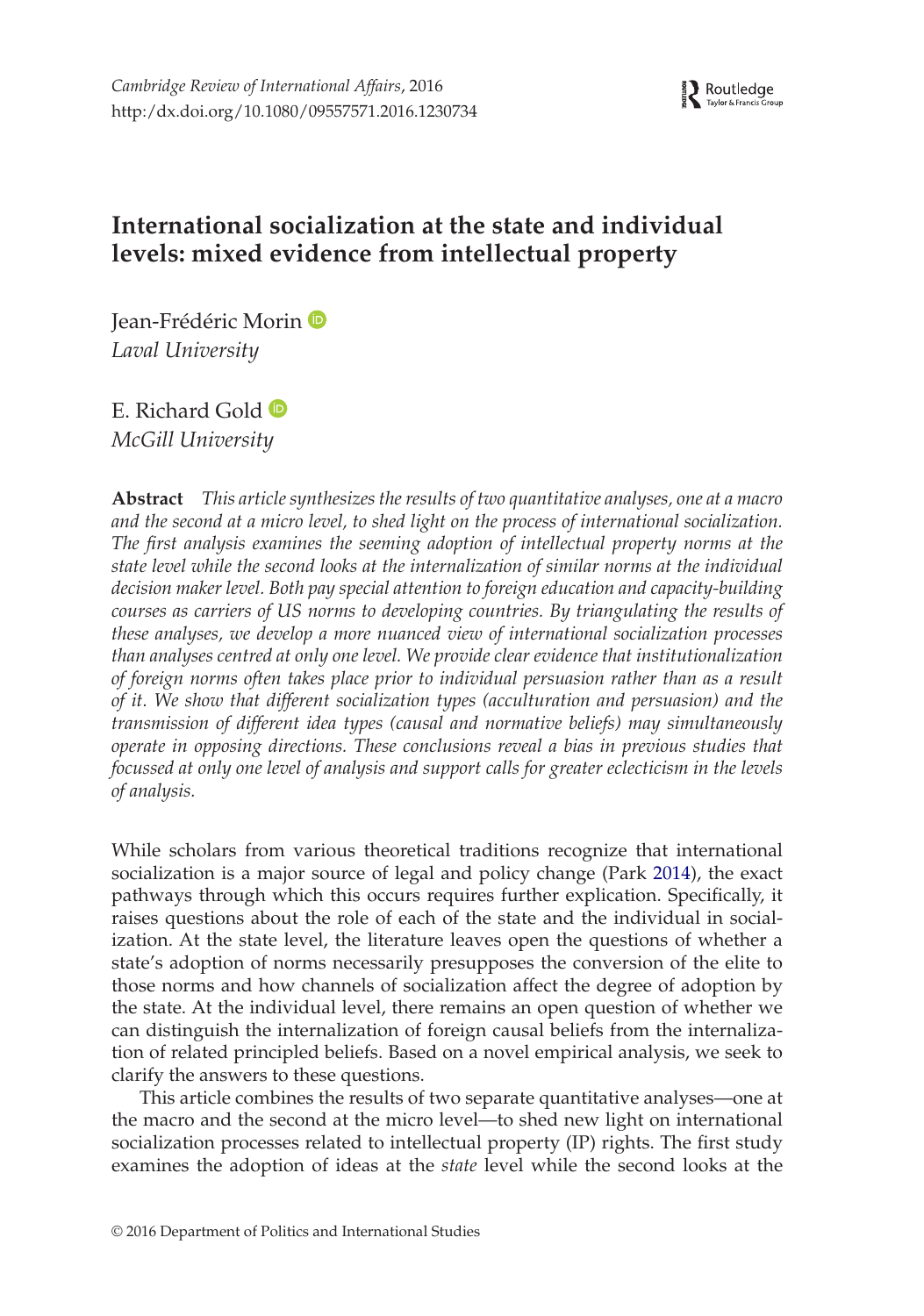internalization of similar ideas at the *individual* level. Both analyses pay special attention to foreign education and capacity-building courses as carriers of ideas related to IP from the US to developing countries. By triangulating the results from these analyses, we gain a significantly more subtle picture of the process of international socialization than the literature has thus far revealed.

One advantage of our approach is that by mixing results from state and individual levels, we can better distinguish between idea types (causal or principled beliefs) and internalization types (acculturation or persuasion). We find evidence that foreign education favours the transmission of different types of ideas. Causal beliefs acquired in the classroom by some specific individuals and principled beliefs seemingly adopted by the state through the cumulative learning of generations of foreign students do not necessarily converge. We also find support for the claim that policymakers exposed to capacity-building courses can act as vehicles for state internalization even if—at the individual level—those policymakers do not believe in the ideas that they transmit. Capacity building, as opposed to foreign education, seems conducive to strategic acculturation but not necessarily genuine persuasion. In sum, socialization appears to be a more complex process than previous studies focussed on only one level have assumed. Binocular vision provides, in this case, a more three-dimensional picture of the phenomenon.

This article is divided into five sections. The first summarizes and extends the current literature on international socialization by bringing together state-centric and individual-centric perspectives on the subject. The second introduces the case of IP and argues that foreign education and capacity building are carriers of US ideas to developing countries. The following two sections present quantitative evidence of the impact of foreign education and capacity building on the adoption or internalization of US ideas concerning IP, first at the state level and then at the individual level. The last section discusses those results and points to subtle pathways through which international socialization seems to operate. In doing so, it highlights the importance of combining studies that look at the state and the individual levels of idea transmission.

## **1. Socialization and the level-of-analysis question**

<span id="page-1-5"></span><span id="page-1-4"></span><span id="page-1-3"></span><span id="page-1-2"></span><span id="page-1-1"></span><span id="page-1-0"></span>The literature on international socialization, as with any research programme, is based on a set of relatively consensual assumptions. We non-exhaustively identify five of them. First, most scholars agree that international socialization is a social process that is directed towards the internalization of ideas arising elsewhere in the international system (Schimmelfennig [2000,](#page-17-1) 112). Second, the literature readily recognizes that these ideas take various forms. Robert Keohane and Judith Goldstein [\(1993](#page-17-2)) label these 'causal beliefs'—ideas that link causes to effects—and 'principled beliefs'—ideas that distinguish right from wrong and define desired social objectives. Third, scholars generally understand that "internalizing" ideas means following them autonomously without the need for the sustained use of external compulsion (Checkel [2005\)](#page-16-0). Fourth, most scholars acknowledge that international socialization is not necessarily a one-way process from active and knowledgeable socializers to passive and ignorant socializees, as socializees may as well reject as adopt alien ideas and respond by promoting a different set of ideas (Chin [2012](#page-16-1); Epstein [2012;](#page-16-2) Terhalle [2011\)](#page-18-0). Fifth, and despite the above point, it is widely recog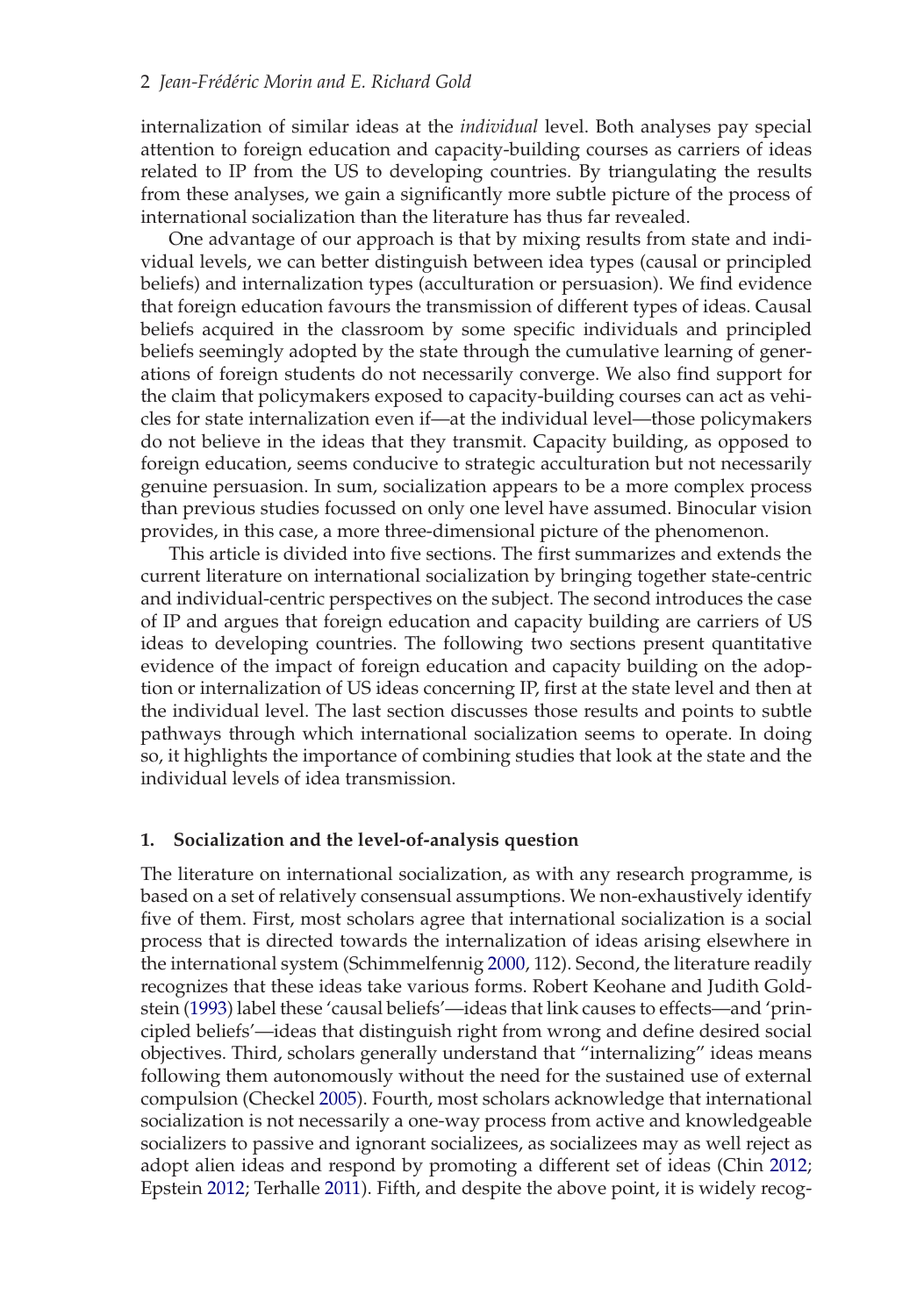nized that prevailing ideas held by powerful actors—even if contested—tend to diffuse globally as international socialization processes are deeply embedded in global power structures (Ikenberry and Kupchan [1990;](#page-17-3) Adler and Bernstein [2005](#page-16-3)).

<span id="page-2-5"></span><span id="page-2-0"></span>Against this consensual backdrop, scholars disagree on several issues regarding international socialization. One of these issues is the level-of-analysis question: Should we consider international socialization to be a macro inter-state or a micro inter-personal phenomenon? That is, are foreign norms adopted by the state without necessarily passing through individuals who internalize those beliefs? We briefly review this debate below by presenting the inter-state theoretical arguments, then the inter-personal theoretical argument, and finally their respective methodological benefits.

<span id="page-2-3"></span>The inter-state conceptualization of socialization is prevalent in international relations (IR). As noted by Jeffrey Checkel, 'much of the literature downplays or brackets [micro] dynamics and, instead, offers macro-historical or macro-sociological arguments'. ([2003](#page-16-4), 210) For example, Frank Schimmelfennig considers that 'international socialization generally refers to the socialization of states', making it clear that 'it does not necessarily require personal internalization at the level of policy-makers' [\(2000,](#page-17-1) 112). The possibility that individual policymakers might adopt foreign ideas without authentically believing in their virtue does not interest Schimmelfennig, as long as those policymakers recognize and comply with those norms. Likewise, David Bearce and Stacy Bondanella argue that 'socialization becomes interesting for IR theory inasmuch as [it is located] at the state level' [\(2007, 707\)](#page-16-5), suggesting that socialization at the individual level is a matter for other fields of study, perhaps sociology or psychology. These authors justify their state-centric perspectives on the IR disciplinary tradition that considers the 'relevant social actors in international politics [to be] corporate actors' (Schimmelfennig [2000](#page-17-1), 112) with states, in particular, being 'the primary actors in the international system' (Bearce and Bondanella [2007](#page-16-5), 707).

<span id="page-2-6"></span><span id="page-2-2"></span>There are at least three alternative conceptions of inter-state socialization. We briefly examine each. First, a small number of scholars attribute personhood to states. For Alexander Wendt, for example, states are social actors and, as such, *are* persons ([2004, 289](#page-18-1)). States may not be a single organism and may not possess consciousness, but they are intentional and purposive actors, with socially constructed identities built through interactions with other states. Thus, states can socialize others, be socialized, or intentionally disrupt socializing structures, in the same manner as do natural persons.

Most state-centric analysts reject Wendt's scientific realism and rely instead on a second conceptualization of inter-state socialization. They regard a state's personhood as a useful fiction: a state does not really have an anthropomorphic essence, but the world operates *as if* it does. The neorealist Kenneth Waltz subscribes to this form of instrumentalist-empiricism when he argues that states 'imitate each other and become socialized to their system' (1979, 128). While Waltz takes the state as the main unit of analysis and leaves aside domestic and individual activity, he remains aware that those other levels of analysis underlie states' behaviours.

<span id="page-2-4"></span><span id="page-2-1"></span>A third group of state-centric scholars picture the state as a collection of people and analyse inter-state relations as a form of inter-group relationship (Alderson [2001\)](#page-16-6). Trine Flockhart ([2006\)](#page-17-4), for example, builds on social identity theory to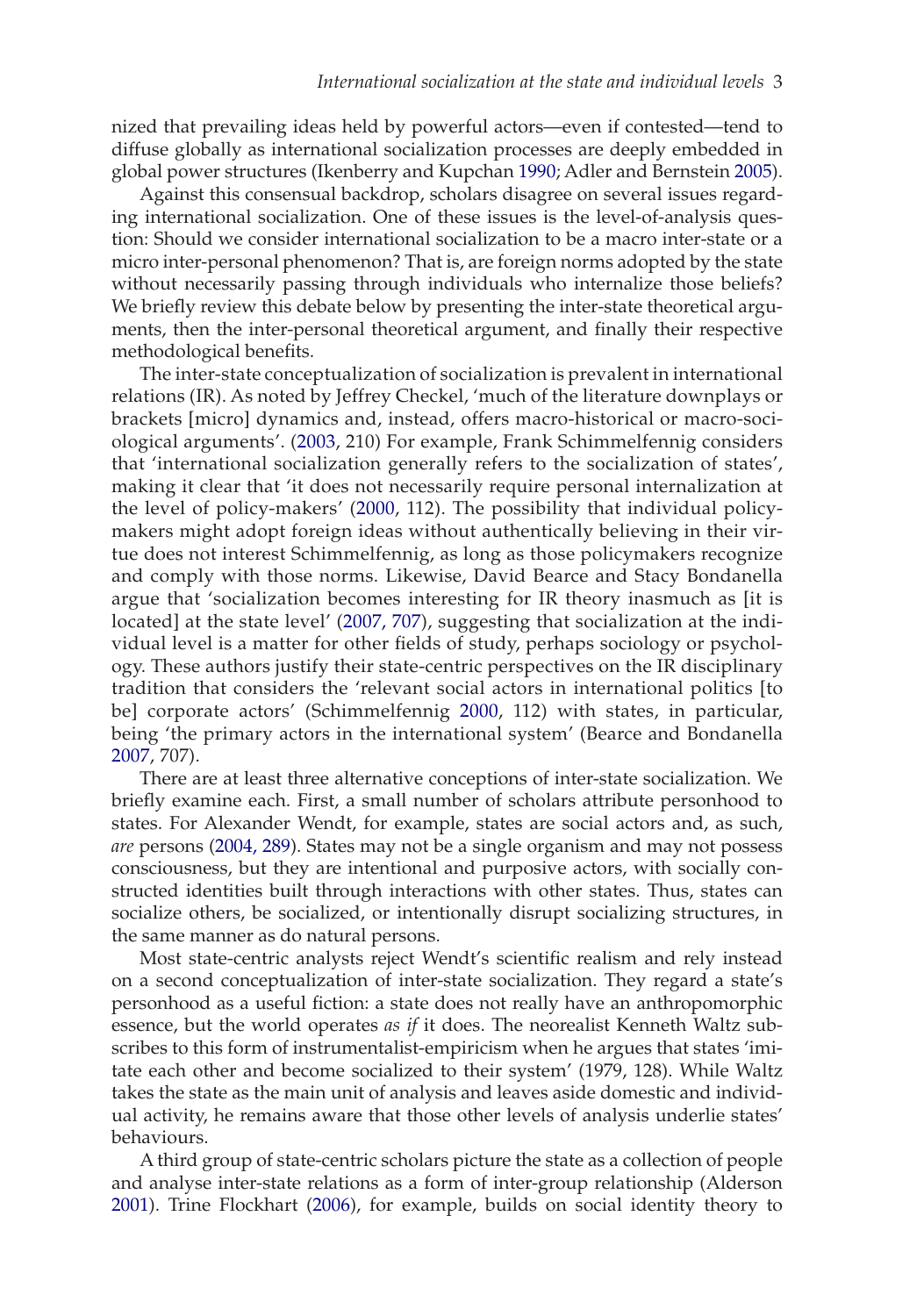conceptualize state socialization as a process taking place within elite groups. Under this conceptualization, a foreign idea may make its way into a state culture through the auspices of the elite, without necessarily being internalized by the broader political culture at the mass level, especially if the elite and the mass have different identities and notions of alterity. Under this conception, the mass can even oppose the translation of foreign ideas into actual policy (Hopf [2013\)](#page-17-5). Thus, state socialization—defined here as the internalization of foreign ideas by the elite—is not viewed as a sufficient condition for behavioural change by the state as a whole.

<span id="page-3-2"></span><span id="page-3-1"></span>Despite their differences, each of these three conceptualizations sees international socialization as fundamentally occurring at the state level, whether the state is understood to be a single and real person, a useful fiction or a group of elite individuals. An alternative to these state-centric approaches is to locate international socialization at the level of the individual. Following the work of Martha Finnemore and Kathryn Sikkink ([1998\)](#page-17-6) on norm diffusion, several analysts have come to recognize that individual activists can become influential idea or norm entrepreneurs—that is, socializers. Building on this understanding, an increasing number of IR scholars consider that idea takers—that is, socializees—are also individual human beings rather than aggregate actors. Following this insight, one can conceptually link socialization at the individual level with behavioural change at the state level in one of two ways.

First, one can hypothesize that some individual decision makers have sufficient authority to make autonomous policy decisions and orient their home state in one direction or another. If those decision makers are socialized to foreign ideas, they have the political capacity to imprint them onto state behaviour. For example, Jeffrey Chwieroth ([2007a\)](#page-16-7) ascribes the diffusion of capital account liberalization in developing countries to the socialization of finance ministers and heads of central banks to neoliberal ideas.

<span id="page-3-0"></span>Second, one can conceive of the state apparatus as being composed of several individuals, none of whom fully controls the state, even in the case of dictatorial regimes. To varying degrees, individuals within the state apparatus interact with one another and with their foreign counterparts. Under this perspective, international socialization occurs when individuals socialized to a foreign idea themselves socialize their colleagues until a tipping point is reached in which a critical mass of socialized individuals institutionalize the foreign idea into the state structure (Flockhart [2006](#page-17-4), 93).

This second perspective of socialization at the individual level is akin to the conceptualization of state socialization as an inter-group dynamic. Thus, the study of socialization at the individual level is not necessarily incompatible with a state-level analysis. If one acknowledges that a state is neither a person nor a machine controlled by a single individual, the view of socialization as an intergroup process appears compatible with the view of socialization as a progressive diffusion of ideas within the state apparatus (Flockhart [2006\)](#page-17-4). Theoretically, a study of inter-group dynamics can rely on the same set of assumptions as does a study of inter-personal relations. This provides an opportunity to bridge two fundamental perspectives. As Kai Alderson notes, 'clarifying and studying the avenues of normative internalization within states is one of the key tasks for students of state socialization' [\(2001](#page-16-6), 418).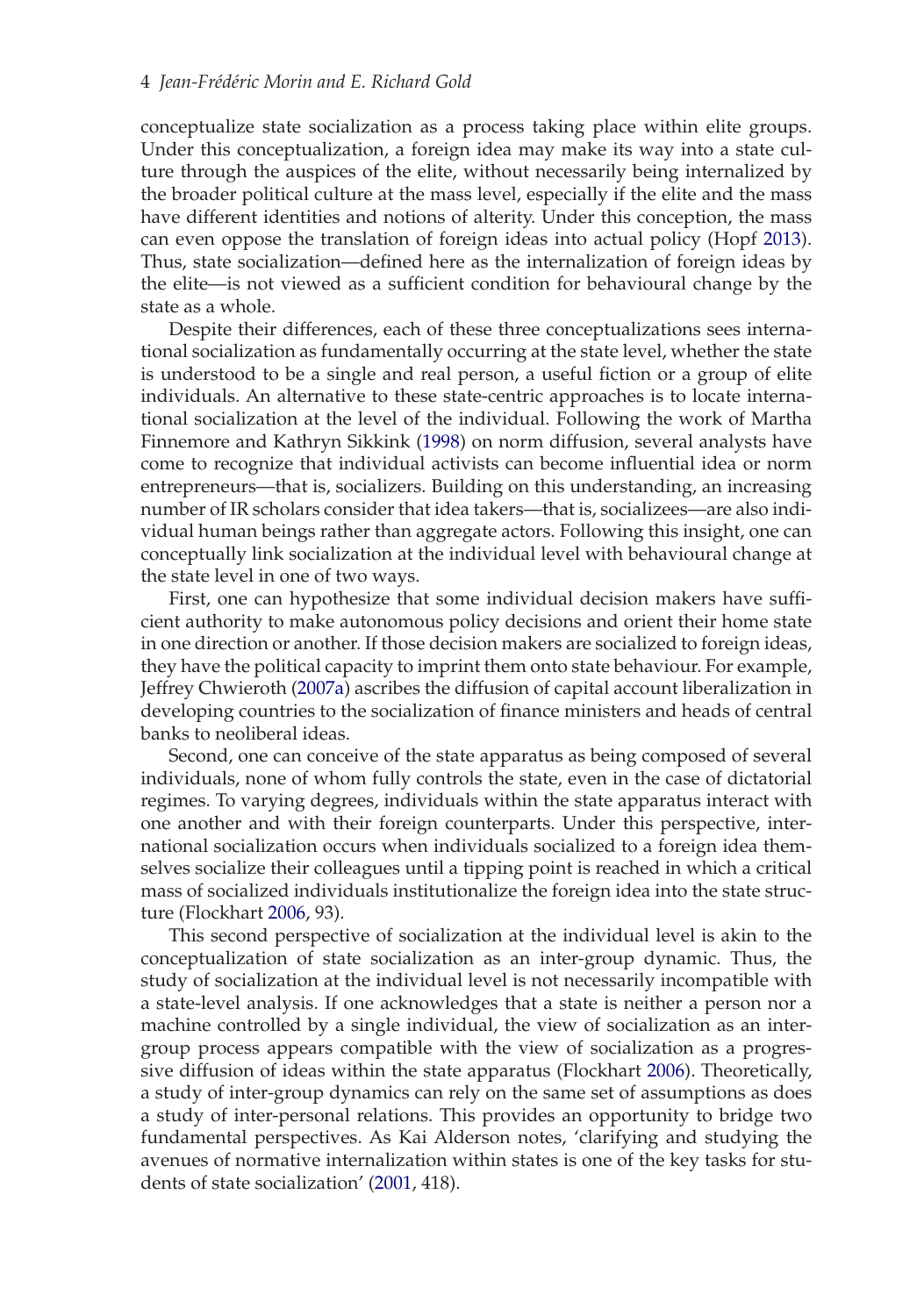The residual difference between a state and an individual perspective on international socialization is methodological rather than theoretical. Mixing a statelevel and an individual-level analysis can enhance our capacity to track the causal processes from the transmission of foreign ideas to policy changes.

While a macro-level examination of socialization can demonstrate whether a state exposed to foreign ideas subsequently changes its policies, this approach is ill-equipped to trace how this came about—specifically, the causal chain connecting foreign idea to policy change. On the other hand, a micro-level analysis is better placed to study the detailed process of socialization within specific cases. So, for example, the literature on socialization at the individual level has investigated which specific conditions favour international socialization. One of its key findings is that the context under which interpersonal interactions take place is critical to idea transmission. Specifically, transmission is more likely to be successful when the socializee confronts the idea in a novel and uncertain setting, when the socializer is an authoritative member of the "in-group", when interactions are repeated, sustained and prolonged, and when the interaction between socializer and socializee occurs in small, informal and insulated settings (Checkel [2005;](#page-16-0) Lewis [2005](#page-17-7); Atkinson [2010](#page-16-8)). Another finding is that the capacity of the socializee to comply with transferred ideas and to change policies is contingent on the domestic structure within the socializee's state. Since individuals within the state are not simultaneously socialized to the foreign idea, variables such as the number of veto-players, the degree of rivalry among key decision makers and the intensity of "palace wars"—to borrow Dezalay and Garth's expression ([2010\)](#page-16-9)—determine the ease and rate of translation of foreign ideas into actual policy (Beyers [2005;](#page-16-10) Wang [2003](#page-18-2)).

<span id="page-4-6"></span><span id="page-4-4"></span><span id="page-4-3"></span><span id="page-4-2"></span><span id="page-4-1"></span><span id="page-4-0"></span>The literature on socialization at the individual level also usefully distinguishes between two levels of internalization (Goodman and Jinks [2004](#page-17-8); Ikenberry and Kupchan [1990](#page-17-3)). Under the first, called acculturation (or "type 1 internalization" by Jeffrey Checkel [2005\)](#page-16-0), the socializee learns to play a role and behaves in accordance with the expectations of the socializer without necessarily believing in the norms underlying those expectations. Under the second, called persuasion (or "type II internalization"), the socializee genuinely accepts the foreign ideas as valid and legitimate. This distinction has significant implications. Acculturation can lead to persuasion with time, but the type of internalization at a given moment matters a great deal in explaining how, when and why an actor changes behaviour. If an individual is merely acculturated to an idea, she may act in accordance with foreign norms simply to reap reputational gains. Her role-playing could eventually be broken by an offer of material gain greater than the reputational loss associated with deviant behaviour. Conversely, persuasion is a deeper level of internalization. It is arguably more stable than is acculturation, but it can trigger complex and unforeseen interactions with the broader cognitive system of the socializee.

<span id="page-4-5"></span>Despite the significance of this distinction, most state-level studies of international socialization are unable to empirically distinguish between pathways based on individual acculturation or persuasion. These studies typically document state adoption of foreign ideas based on observations of state behaviour or institutional change. For example, studies on state socialization to democratic norms induced by membership in intergovernmental organizations often rely on regression analyses and use cross-national data as their dependent variables, such as level of democratization (Pevehouse [2002\)](#page-17-9) or the frequency of physical integrity abuse (Greenhill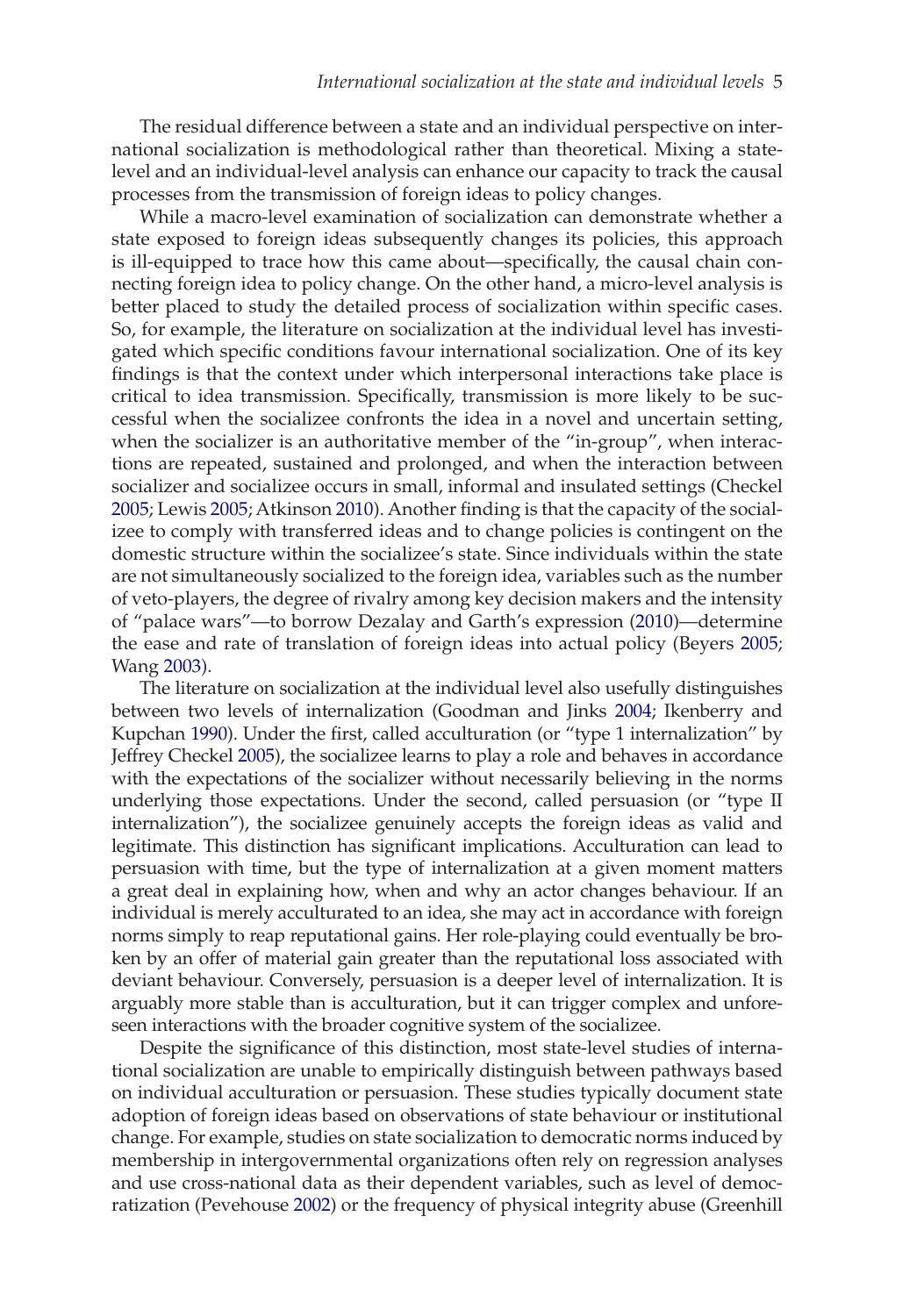#### 6 *Jean-Frédéric Morin and E. Richard Gold*

<span id="page-5-0"></span>[2010\)](#page-17-10). Although these studies report strong and significant correlations between membership in intergovernmental organizations and democratic behaviour, they cannot establish the causal chain linking those variables. The exclusive state-level focus prevents, in fact, those studies from establishing whether internal reformers have simply enhanced knowledge of the *expectations* of democratic countries or whether reformers have experienced a genuine conversion to democratic principles. This limitation is hardly surprising for a state-centric perspective: states can entertain discourses and implement policies but do not have a consciousness that is necessary to believe in or to be persuaded by a norm.

In contrast, studies of international socialization at the individual level are better able to distinguish between acculturation and persuasion. They can document cognitive variations using such data-collection methods as semi-structured interviews, participatory observation and surveys (Beyers [2005;](#page-16-10) Checkel [2003](#page-16-4)). Of course, respondents may respond strategically to the researcher's questions and there is no means to determine whether respondents actually believe what they claim to believe (or even if they know whether they really believe). Nevertheless, one can reasonably infer that persuasion occurs if stated beliefs and observed behaviours change congruently. On the other hand, where socialization efforts change behaviours but leave beliefs intact, one can reasonably surmise that acculturation, and not persuasion, is taking place.

Because of their ability to explore complex interaction leading to socialization, individual-level analyses often reject simplistic causal assumptions and offer a more complex picture of socialization. Liesbet Hoodge uses surveys, for example, to show that there is no one causal relationship between the personal views of European officials and the mission of the European Commission: officials do not come to hold particular views simply on the basis of their current position within the Commission. Other factors are at play, including past experience and loyalties, leading Hoodge to conclude that there are 'several roads' to international socialization (2005, 861).

Despite their suitability to exploring individual beliefs, the methods used to study socialization at the individual level have difficulty going beyond context-specific claims to more generalizable insights into the mechanisms that link socializers' actions to behavioural change by socializees. The abundance of idiosyncratic detail on behaviour implicit in individual-level analyses makes it difficult to isolate the effects of distant phenomena on the process of socialization. A tree can hide in a forest as much as a forest can hide a tree.

In some cases, individual-level analysis is not only noisy, but impracticable. When socialization is not intentional, formalized or conscious, it is often unobservable. In such circumstances, the researcher can neither directly witness the occurrence of socialization nor question individuals about how they were affected by foreign influences. Aggregating actor belief and behaviour under the umbrella of a "state" offers, on the other hand, a much simpler form of analysis. After all, state-level implementation of policy is more transparent than are individual beliefs. This added transparency makes it relatively easier to establish causal relationships between international interactions and a state's behavioural change.

This short review of the literature enables us to conclude that individual-level and state-level analysis are far from theoretically incompatible. In fact, they offer a different mix of methodological strengths and weaknesses that can be combined to accentuate the positives and to overcome the weaknesses of each. With trian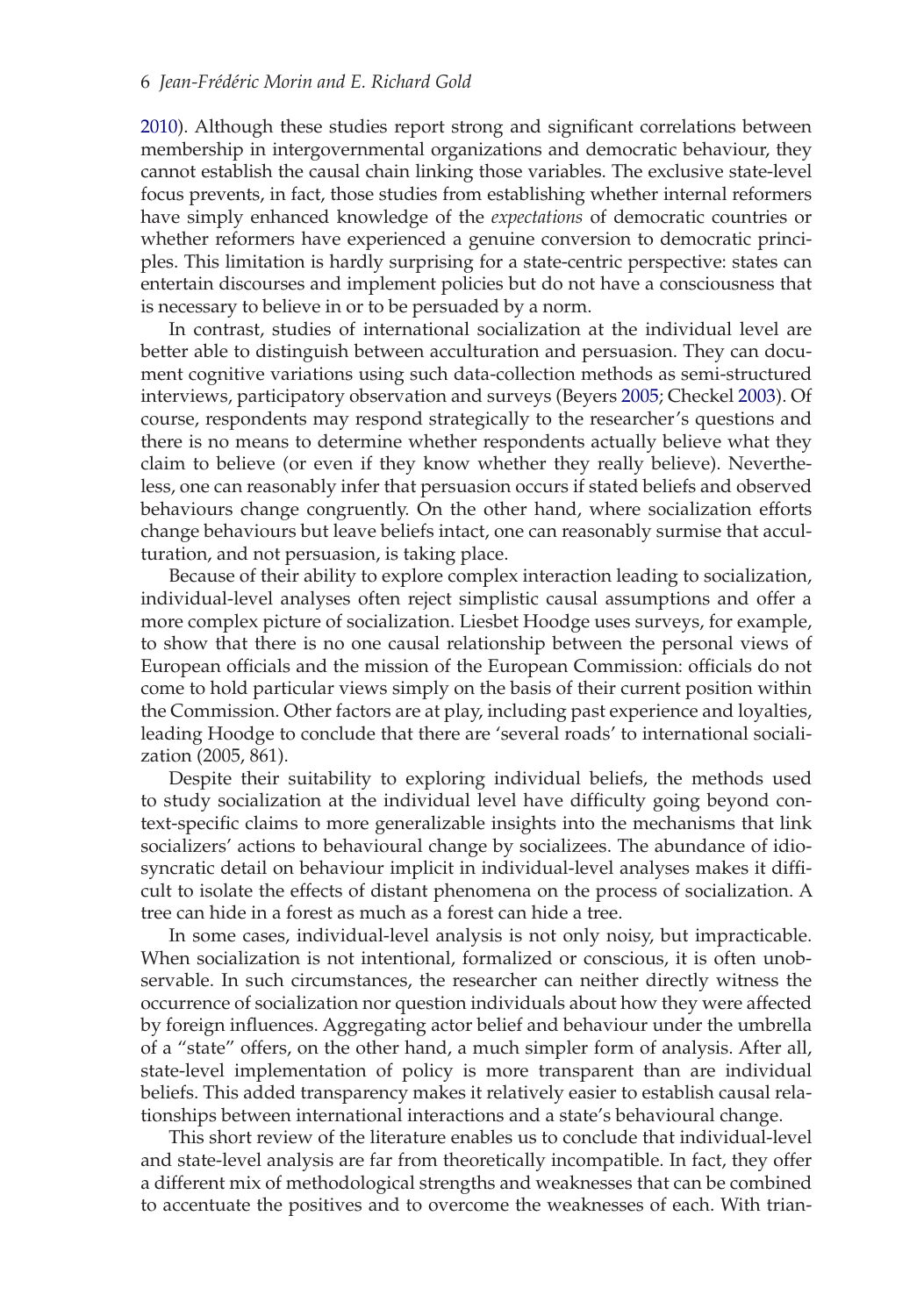gulation, it becomes possible to better understand how individuals are socialized within a state and how their individual socialization affects policy change at the state level. With the insights brought about by triangulation, we are better able to make and defend specific causal claims connecting international interactions and policy change.

#### **2. One case and two channels of socialization**

To triangulate macro and micro perspectives on socialization, this article focuses on the case of ideas relating to IP. Despite their apparent technical character, IP laws are heavily guided by causal and principled beliefs surrounding their importance (or lack thereof) in inciting research and creation, investments in these activities and the commercialization of results. Methodological constraints make the modelling of innovation and creativity far more challenging than the modelling of trade or tax policies. Those constraints are so inescapable that they prevent policymakers from relying on rational calculations in identifying the optimal level of IP protection—if such a thing is even possible. Legal IP standards are based on what seems appropriate—that is, on socially constructed ideas (Morin, Gold and Daley [2011](#page-17-11)).

<span id="page-6-4"></span><span id="page-6-0"></span>There are several competing ideas that circulate regarding the appropriate level of IP protection for a given state. Both IP justifications and criticisms can be based on any of economic liberalism, scientific positivism, artistic romanticism or natural law (Drahos [1996\)](#page-16-11). Depending on the social environment, it is alternatively claimed that IP fosters or hinders international trade, that trademarks protect or rob consumers, that copyrights provide incentives for or deter creativity, and that patents guard the natural right of inventors to the fruits of their intellectual effort or, alternatively, impede the natural right of deprived communities to have access to the latest pharmaceutical technologies. This complex and evolving ideational environment is consistent with the view that socialization is multidirectional and multidimensional.

<span id="page-6-6"></span><span id="page-6-5"></span><span id="page-6-3"></span><span id="page-6-2"></span><span id="page-6-1"></span>Several scholars of IP politics use the concept of "frame" to describe and locate competing sets of ideas that apply to a particular question (Halbert [2005](#page-17-12); Helfer [2004;](#page-17-13) Kapczynski [2008](#page-17-14); Muzaka [2011;](#page-17-15) Sell and Prakah [2004](#page-17-16)). A frame is a socially constructed cognitive filter that enables individuals to select and interpret relevant information in order to understand and respond to external events. Research on IP has reached two principal findings, both consistent with the broader literature on frames and framing. First, frames adopted by decision makers are usually rooted in pre-established discourses. The frame that "IP protection = increased trade and investment = economic growth", for example, attempts to reconcile IP with the established paradigm of liberalism. Second, IP scholars have found that successful frames take advantage of political opportunity structures, such as a crisis or policy failure, to reach-out to decision makers. The frame that "counterfeiting = funding for terrorism = insecurity", for example, capitalizes on terrorist attacks starting with 9/11.

While scholars of IP politics have well documented competing frames surrounding IP and the communities that hold them, the processes through which those frames are transmitted remain unclear. Mapping out all transnational flows of socialization regarding IP would be daunting, if not impossible. This article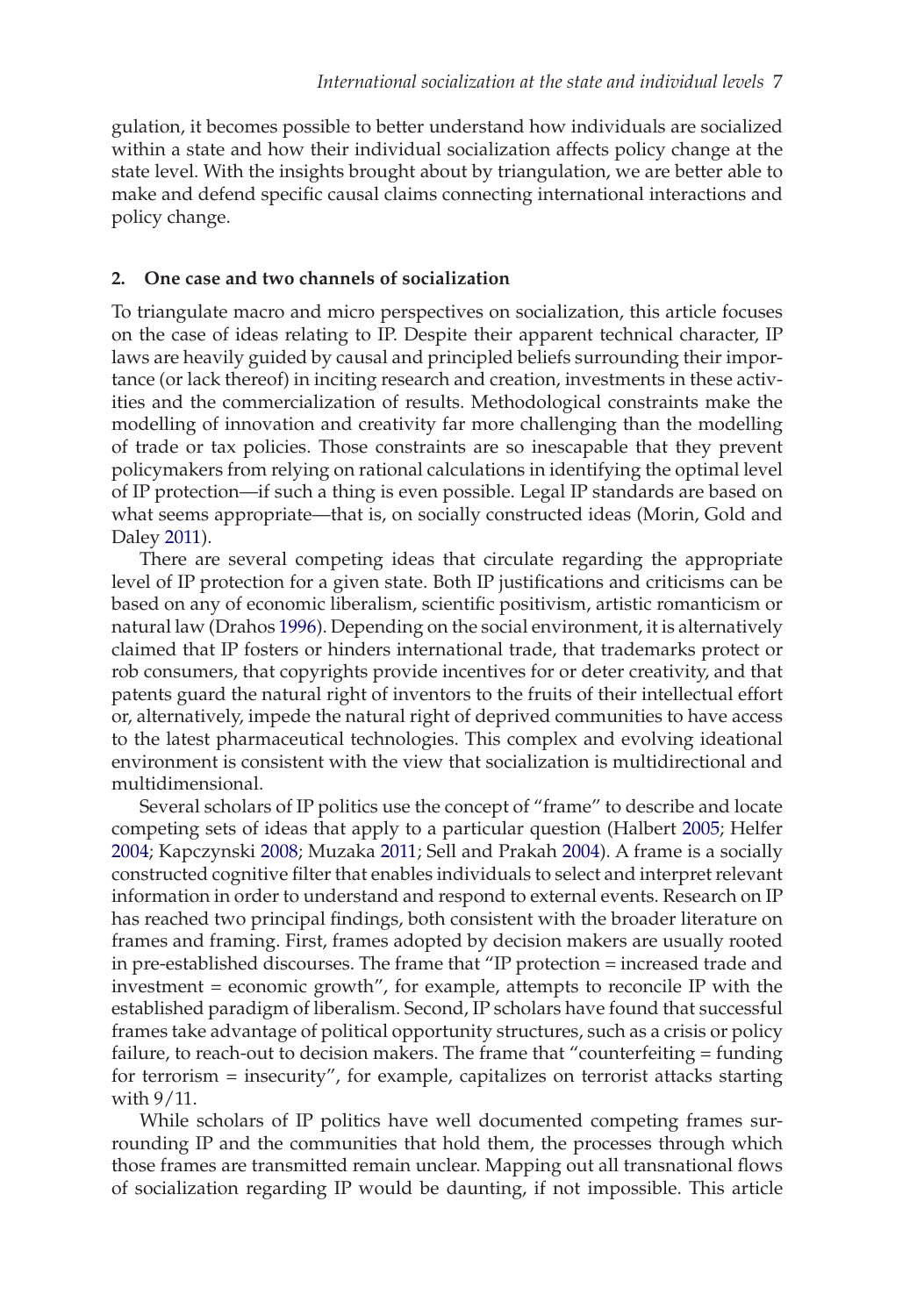focuses, instead, on a well-explored area of socialization: from the US to developing countries. While we acknowledge the multidirectionality of socialization processes, it is methodologically useful to isolate specific socialization efforts to better triangulate the macro level of state socialization with the micro level of individual socialization. Because of the basic asymmetry of power and interests between the US and developing countries on this issue, the transmission of IP ideas from the US to developing countries (even if incomplete due to feedback loops and resistance) offers an important glimpse into the processes underlying international socialization. The US—often at the behest of prominent multinational corporations—is by far the most active and powerful entrepreneur in promoting the diffusion of its IP standards—that IP promotes economic growth and trade—globally (May and Sell [2006\)](#page-17-17). Since most other developed countries have standards that are deemed roughly equivalent, US socialization efforts target developing countries' elites. To be sure, some IP standards remain controversial even in the US and other developed countries, but the political elite of these countries generally support current standards of IP protection. Given that our goal is to better understand the interplay between the beliefs of elites and state policy, this limited view at socialization taking place between the US and developing countries is sufficient for our task. We leave it to others to build on this work and examine the processes through which socialization from developing to developed counties, or from masses to the elite, may similarly occur.

<span id="page-7-5"></span>In conducting this analysis, this article focuses on two of the most widely recognized, straightforward and unidirectional channels of socialization from US to developing countries. The first pathway of socialization we investigate is university education. Foreign students attending US universities provide a channel through which US ideas regarding IP can make their way into developing countries. We discuss later the nature of those ideas. Once those students return home, they integrate into the local elite, bringing with them the ideas that they acquired in the US. Studies of the effects of socialization in other fields have shown that education in US universities is a powerful driver of transnational socialization (Bu [2003;](#page-16-12) Atkinson [2010;](#page-16-8) Brand and Rist [2009](#page-16-13); Chwieroth [2007a](#page-16-7); Scott-Smith [2008\)](#page-17-18).

<span id="page-7-6"></span><span id="page-7-4"></span><span id="page-7-3"></span><span id="page-7-2"></span><span id="page-7-1"></span><span id="page-7-0"></span>The second pathway of international socialization is capacity-building training offered by the US administration to developing-country civil servants. Like university education, capacity-building courses are especially well suited to socialization as they offer confidential, insulated and technical settings for idea transmission. In IP, some capacity-building programmes are specifically designed for the unilateral socialization of pupils, in a paternalistic way (May [2004;](#page-17-19) Matthews [2005;](#page-17-20) Matthews and Munoz-Tellez [2006](#page-17-21)). Apart from the US, several governmental agencies and intergovernmental organizations offer capacity-building programmes that are suspected of being biased in favour of norms prevailing in Western countries. The US programme, however, is the only one to clearly and explicitly aim for the diffusion of US ideas about the importance of IP in facilitating economic growth. Indeed, the US government established the Global Intellectual Property Academy in 2006 to, in its own terms, 'present the US methods for protecting the IP rights of business owners' and expose foreign officials 'to a United States model of protecting and enforcing intellectual property rights' (United States Patent and Trademark Office (USPTO) 2013). In 2012, the Academy 'provided training to 9,217 foreign officials from 129 countries on a variety of intellectual property topics' (USPTO 2013).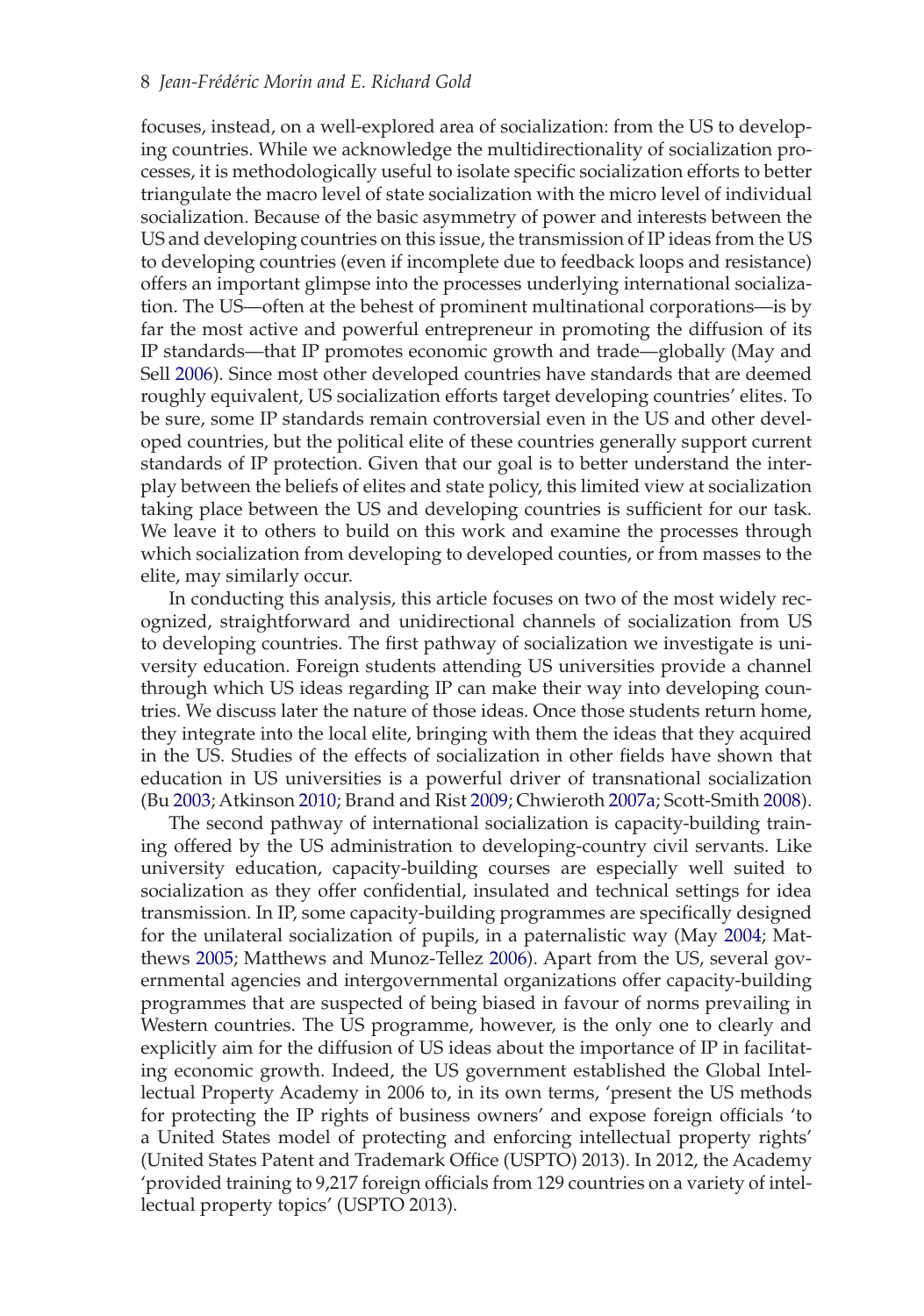While university education and capacity-building training might not be the only channels of international socialization on IP ideas, they are particularly apt for the present analysis as they are recognized as important routes to socialization and are direct and tractable. In particular, data can be collected both at the state and at the individual level for education and capacity-building emanating from the US.

<span id="page-8-0"></span>In order to isolate the effect of university education in the US and capacity building offered by the US from other known factors that can affect IP idea acquisition, whether held by individuals or as institutionalized by the state, our empirical analysis relies exclusively on quantitative methods. While both quantitative and qualitative methods have an important and complementary role in understanding the transnational flow of ideas (Chwieroth [2007b](#page-16-14)), our research question is more amenable to a quantitative analysis. Typically, quantitative analyses draw on smaller sets of data across a greater number of units (states or individuals), while qualitative analysis draws on a richer data set but across a small number of units. Given our aim of triangulating state and individual levels, breadth of sample is more important than is depth of data. Quantitative analysis also offers the benefit of more easily and systematically controlling for variables other than university education and capacity-building training. Further, it is desirable to use the same methodological strategy and data types when examining each of the macro and micro levels, given our aim of triangulation.

The next two sections assess the extent to which foreign education and capacity building actually contribute to the internalization of US IP ideas, first at the state level and then at the individual level.

#### **3. Macro-perspective: socialization at the state level**

<span id="page-8-1"></span>In order to measure the internalization of IP norms at the state level, we developed a new statistical index (Morin and Gold [2014\)](#page-17-22). This index scores countries according to the number of US-style IP rules implemented in their domestic legislation that were not otherwise required by the World Trade Organization's Agreement on Trade Related Aspects of Intellectual Property Rights (see Appendix for a complete list of indicators). The focus on US-style IP rules is important as we are studying the diffusion of US IP norms. Data was collected for each year from 1995 to 2008, and for all developing countries with a population of over 1 million and for which data was available. The result is 121 countries and a sample of 1694 country-years.

The first socialization channel studied—university education—is measured by the number of nationals of a country studying in the US in the previous year, regardless of programme length. Data were obtained from the Open Doors database published by the Institute of International Education. The second socialization variable—capacity building—is indicated by the cumulative number of IP-related training events sponsored by the US government in which the country has participated since January 1995. Data for this variable were collected from the online training database maintained by the US government. We lagged these variables by one year to reflect the time necessary for returning students and trained officials to generate policy change. While we acknowledge that it may take longer for these students to affect policy, we wanted both to capture short-term effects and avoid cofounding factors that a longer lag would engender.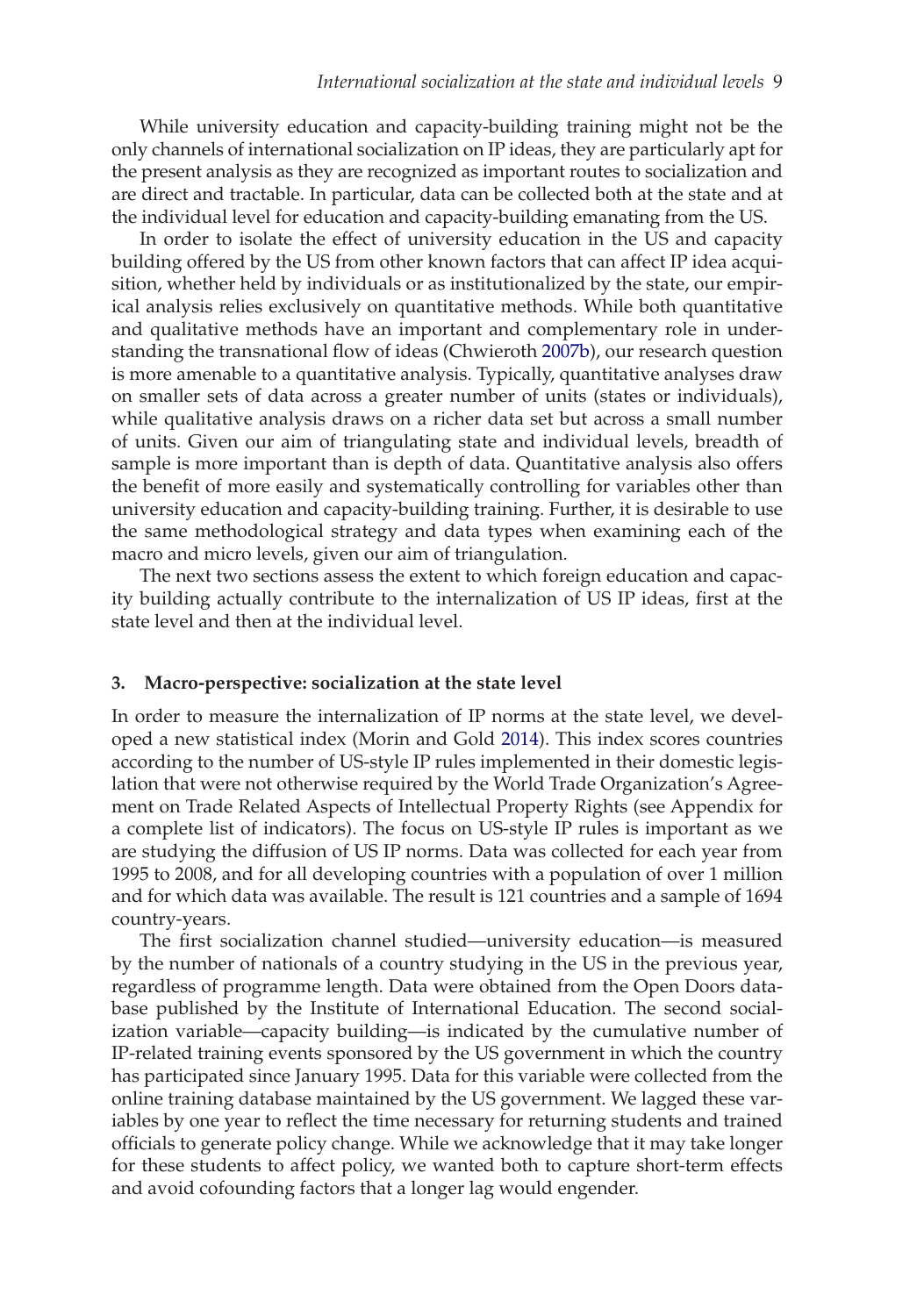<span id="page-9-4"></span><span id="page-9-3"></span><span id="page-9-2"></span><span id="page-9-1"></span>Five control variables are included in the model (see Appendix for full variable description and data sources). Each was found by previous studies to favour the adoption of US IP norms in developing countries by channels other than socialization (Braithwaite and Drahos [2000](#page-16-15); Sell [2003;](#page-17-23) Shadlen, Schrank and Kurtz [2005](#page-18-3); Shadlen [2005\)](#page-18-4). The first control variable is the given country's gross domestic product per capita, considered an indicator of the relative economic interest of the country in aligning its law to the high standards of the US. The second variable is the country's listing on the Priority Watch List of the US government, since listed countries face the risk of trade sanctions if they do not increase their level of IP protection. The third is whether the country is under review pursuant to the US Generalized System of Preferences, which is another form of threat expression as reviewed countries can be denied trade preferences if they do not offer a level of IP protection deemed adequate and effective. The fourth is the conclusion of a free trade agreement that legally obliges the country to adopt US-style IP norms. The fifth is the highest level of IP protection in a geographical region, since countries within a region compete to attract foreign investment by offering higher levels of IP protection. Other variables, such as the level of private investment in research and development or training carried out by the World Intellectual Property Organization, were not available for the geographic and the temporal coverage of this study.

We selected a fixed-effects model to quantitatively assess and study the relative contributions of each of the variables on the internalization of US-style IP norms. This technique effectively manages certain forms of unobserved heterogeneity and eliminates bias arising from omitted variables, provided that the omitted variables remain effectively fixed within each country. The model was estimated using robust standard errors to adjust for heteroscedasticity in the distribution of the error term.

As indicated by Table [1](#page-9-0), both the fraction of the population holding a degree from an American university (population studying in the US) and the number of capacity-building events (IP capacity-building training) are significantly and positively associated with an internalization of a US-style IP norm in the domestic legal system, even when key control variables are taken into account. These findings are strong evidence that some form of socialization has taken place. While already acculturated individuals may have organized capacity training or encouraged oth-

| Variables                            | Coefficients (1443 observations) |     |
|--------------------------------------|----------------------------------|-----|
| Population studying in US            | 0.444                            | *** |
| IP capacity building training        | 0.012                            | *** |
| Gross domestic product per capita    | 0.000                            | *** |
| Priority watch list designation      | 0.313                            |     |
| General system of preferences review | $-0.393$                         |     |
| US bilateral trade agreement         | 1.948                            | *** |
| Regional top score                   | 0.221                            | *** |
|                                      |                                  |     |

<span id="page-9-0"></span>**Table 1.** The influence of university education and capacity building on states' internalization of US-style intellectual property (IP) norms (fixed effects).

*\*\*\*significant* at ≤ 0.001.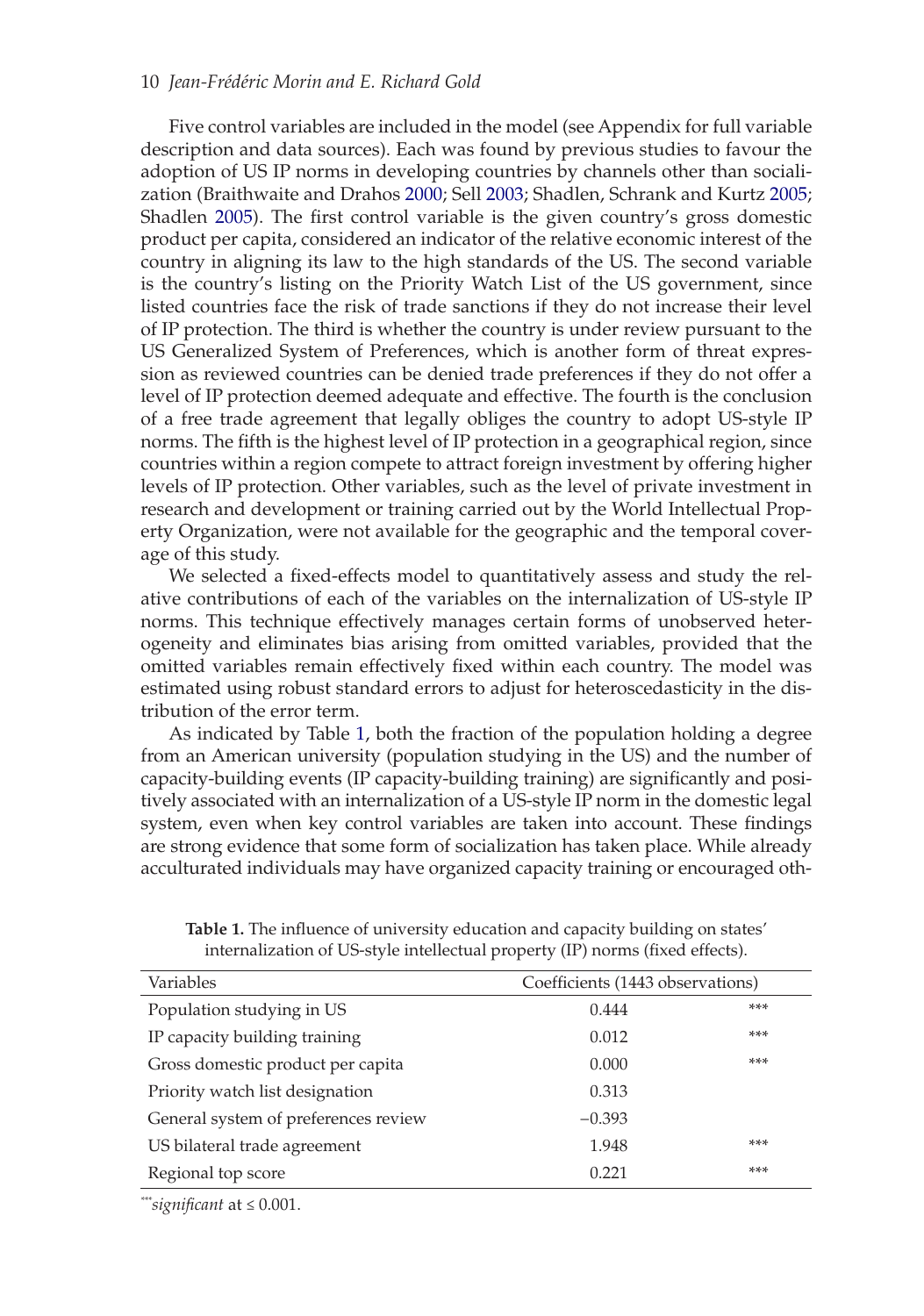ers to study in the US, the trigger for state adoption of US norms was the exposure of others within the domestic system to US norms. Nevertheless, none of this necessarily implies that foreign students and trained officials were actually persuaded of US IP ideas' appropriateness. This can only be established by an analysis of socialization at the individual level.

#### **4. Micro-perspective: socialization at the individual level**

<span id="page-10-0"></span>To analyse socialization at the micro-level of individuals, we conducted a survey of IP experts (Morin [2014\)](#page-17-24). Compared with other data-collection techniques used to document what individuals actually believe, the private and confidential nature of a survey offers the benefit of discouraging public posturing, especially for respondents engaged in a policy enterprise, and encouraging candid expressions of personal views, especially from respondents who cannot speak in the name of their organization.

This survey was open to all professionals—including attorneys, scholars, policymakers and lobbyists—devoting at least ten per cent of their working time to IP-related matters. The survey was available exclusively on the Internet, in English, French, Spanish and Portuguese. Email invitations to fill out the survey were sent to 10,135 potential respondents whose names and email addresses were collected from major conference organizers, professional associations, intergovernmental organizations and specialized news providers. A total of 1,679 qualified persons completed the survey to the end, from 1 to 31 March 2012. Of those, 483 were born in a developing country and 288 work for a governmental organization.

If the sample were representative of the overall population of IP experts, 1679 respondents with a response distribution of 50 per cent and a confidence level of 95 per cent would give a margin of error of 2.39 per cent. There is, however, some uncertainty concerning the representativeness of the sample. As described above, respondents were not selected randomly since the characteristics and the boundaries of the targeted population are unknown. That said, sufficient information was obtained on several key demographic variables to statistically control for this (see Appendix for variable definitions and descriptive statistics).

More specifically, nine questions within the survey were used to assess respondents' internalization of IP ideas promoted by the US government. Agreeing (slightly, moderately or strongly) with assertions in the left-hand column of Table [2](#page-11-0) is considered to denote a lower internalization of US IP ideas, while agreeing (slightly, moderately or strongly) with assertions in the right-hand column suggests a higher internalization of US ideas. From those nine questions with six values each, an unweighted index of individuals' internalization of US ideas was created, ranging from 0 to 45. The higher the score, the more the individual respondent is deemed to have internalized US ideas.

Several questions in the survey probed respondents' exposure to the two socialization channels identified. Regarding university education, respondents were asked where they had obtained their highest university degree, in which discipline, and how many years they had spent as full-time university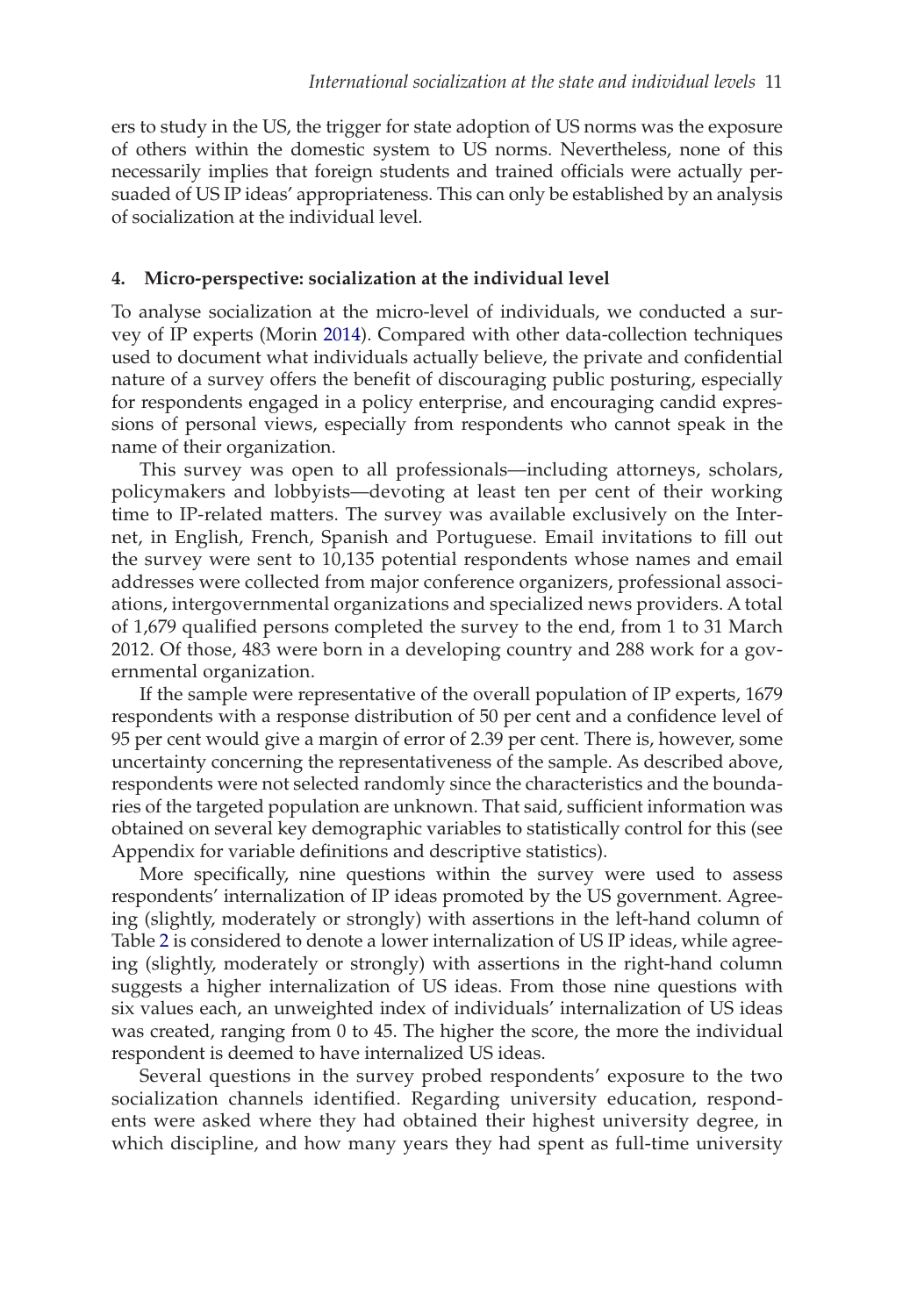| Indicators of non-internalization                                                                                                     | Indicators of internalization                                                                                          |
|---------------------------------------------------------------------------------------------------------------------------------------|------------------------------------------------------------------------------------------------------------------------|
| 1. IP treaties should better take into<br>account other policy areas, including<br>health, education, environment and<br>agriculture. | 1. The right to have an IP over one's in-<br>vention/creation should be considered<br>as an international human right. |
| 2. IP treaties should provide relaxed<br>standards for developing countries.                                                          | 2. Piracy and counterfeiting should be<br>considered as crimes akin to stealing<br>tangible goods.                     |
| 3. The public domain is a commons that<br>needs to be protected.                                                                      | 3. IPRs are effective incentives for invest-<br>ment in research and development.                                      |
| 4. The free sharing of knowledge fosters<br>innovation and creativity.                                                                | 4. IP enforcement should be considered<br>a security issue as piracy and counter-                                      |
| 5. Cultural and philosophical assumptions<br>of IPRs are typical of western cultures.                                                 | feiting can fund organized crime and<br>terrorist groups.                                                              |

<span id="page-11-0"></span>**Table 2.** Indicators of individuals' internalization of US-style intellectual property (IP) ideas.

students.<sup>[1](#page-11-1)</sup> Respondents were also asked if they had participated in any capacity-training activity on IP issues in the previous five years, and to identify the type of organizations that had provided the training.<sup>[2](#page-11-2)</sup>

In addition to the questions on respondents' exposure to foreign education and their participation in capacity-building training, respondents were asked about factors—independent of known socialization channels—that may have had an impact on their internalization of US ideas surrounding IP. Among other things, respondents were asked about their specific field of expertise, their degree of specialization and the number of years of experience they possessed. As these variables are correlated with the index of individuals' internalization, we needed to control for them when assessing the contribution of socialization channels to the individual internalization of US IP ideas.

Table [3](#page-12-0) presents the relationship of the above variables with the individuals' internalization of US IP norms. Regressions were performed with StataSE12 linear regression function and robust standard error. The constant refers to the expected value of the index of individuals' internalization if all other variables had a null  $value<sup>3</sup>$  $value<sup>3</sup>$  $value<sup>3</sup>$ 

The first multivariate model of Table [3](#page-12-0) shows that university education has several different and intertwined effects on the internalization of IP ideas. In the overall sample, holding a degree in law or economics tends to increase the likelihood of holding ideas similar to those promoted by the US government. Yet what seems to matter more than the discipline of the degree is the country in which the respondent obtained her degree. This holds true not only for the full sample, but,

<span id="page-11-1"></span><sup>&</sup>lt;sup>1</sup> To protect the anonymity of respondents, we did not ask in which specific country they were born and educated, but whether it was in a low-income, middle-income or high-income country.

<span id="page-11-2"></span><sup>&</sup>lt;sup>2</sup> Respondents were neither asked to name the specific country of education nor the specific provider of training activities. This limitation was necessary to protect respondents' anonymity. In several cases, having specific answers to a number of questions would make the identification of the respondent possible.

<span id="page-11-3"></span><sup>&</sup>lt;sup>3</sup> For the multi-categorical variables of area of expertise and professional sector, "patent" and "national government" were the values selected for the constant.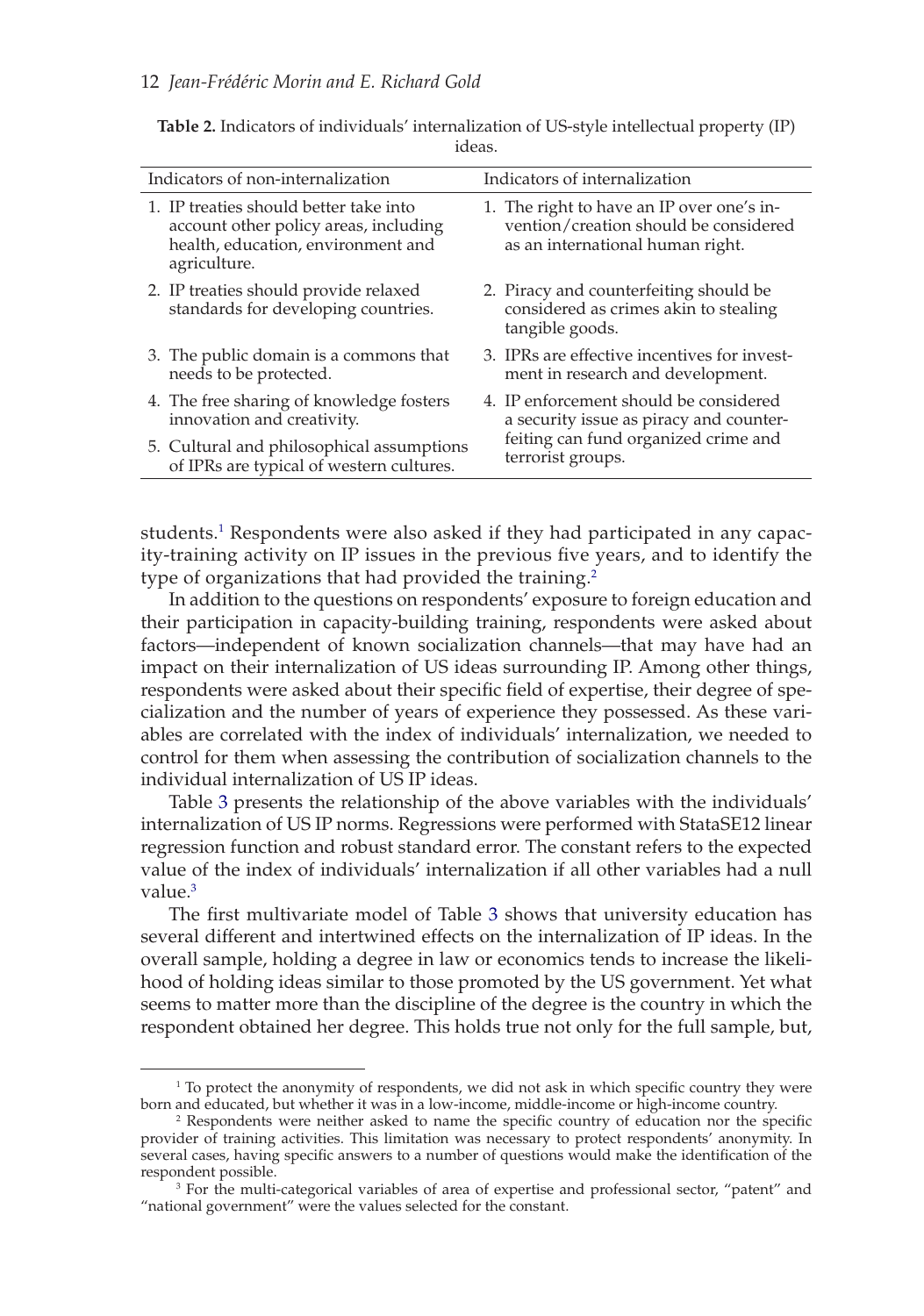|                                                               | Entire survey<br>$(n = 1414)$ | Residents of<br>developing coun-<br>tries ( $n = 415$ ) | Government<br>officials ( $n = 155$ ) |
|---------------------------------------------------------------|-------------------------------|---------------------------------------------------------|---------------------------------------|
| Education in a developed<br>country                           | $-2.186***(0.664)$            | $-2.932***(0.761)$                                      | $-4.855**$ (1.915)                    |
| Birth in a developed<br>country                               | $2.319***$ (0.596)            | $3.284**$ (1.632)                                       | $5.520***(1.915)$                     |
| Law degree                                                    | $1.722***(0.513)$             | 0.858(0.882)                                            | 1.460(1.568)                          |
| Economics degree                                              | $1.828**$ (0.730)             | 0.735(1.151)                                            | $-1.554(1.575)$                       |
| Years of education                                            | $-0.481**$ (0.220)            | $-0.156(0.397)$                                         | 0.239(0.668)                          |
| Years of experience                                           | $0.625***(0.230)$             | 0.078(0.307)                                            | 0.157(0.780)                          |
| Works on policymaking                                         | $1.192***(0.459)$             | 0.738(0.657)                                            | $2.514*(1.288)$                       |
| Percentage of working<br>time on IP                           | $1.388***(0.530)$             | $-0.589(0.732)$                                         | $-0.510(1.797)$                       |
| Expertise                                                     |                               |                                                         |                                       |
| Patent                                                        | Reference<br>category         | Reference<br>category                                   | Reference<br>category                 |
| Copyright                                                     | $-0.530(0.652)$               | $-2.448**$ (1.228)                                      | 1.746(2.307)                          |
| Trademark                                                     | 0.557(0.515)                  | $1.640***$ (0.823)                                      | $-0.670(1.572)$                       |
| Other                                                         | 0.361(0.777)                  | $-1.357(1.167)$                                         | 2.263(1.770)                          |
| Government                                                    | Reference cate-<br>gory       | $-2.250*(1.303)$                                        |                                       |
| Academic                                                      | $-5.418***$ (0.758)           | $-0.261(1.589)$                                         |                                       |
| Intergovernmental<br>organization                             | $-3.117***(1.023)$            | $-2.747**$ (1.184)                                      |                                       |
| business                                                      | 0.685(0.781)                  | $-8.388***(1.813)$                                      |                                       |
| Non-governmental<br>organization                              | $-9.577***(1.194)$            | $-2.250(1.303)$                                         |                                       |
| attorney                                                      | 0.244(0.633)                  | $-0.988(0.884)$                                         |                                       |
| Other                                                         | $-0.703(2.176)$               | 1.505(1.463)                                            |                                       |
| foreign government                                            |                               |                                                         | 0.836(1.257)                          |
| Intergovernmental org                                         |                               |                                                         | $-2.735**$ (1.278)                    |
| Academic centre                                               |                               |                                                         | 1.849(1.271)                          |
| Business organization                                         |                               |                                                         | 0.146(1.177)                          |
| Non-governmental<br>organization                              |                               |                                                         | $-1.297(1.521)$                       |
| Constant                                                      | 20.036***(1.464)              | 25.292***(2.098)                                        | 20.605***(4.592)                      |
| Notes: Standard errors in parentheses.<br>significant at 0.1. |                               |                                                         |                                       |

<span id="page-12-0"></span>**Table 3.** Effects of socialization and other variables on the individual internalization index.

*\*\*significant* at 0.05.

*\*\*\*significant* at 0.01.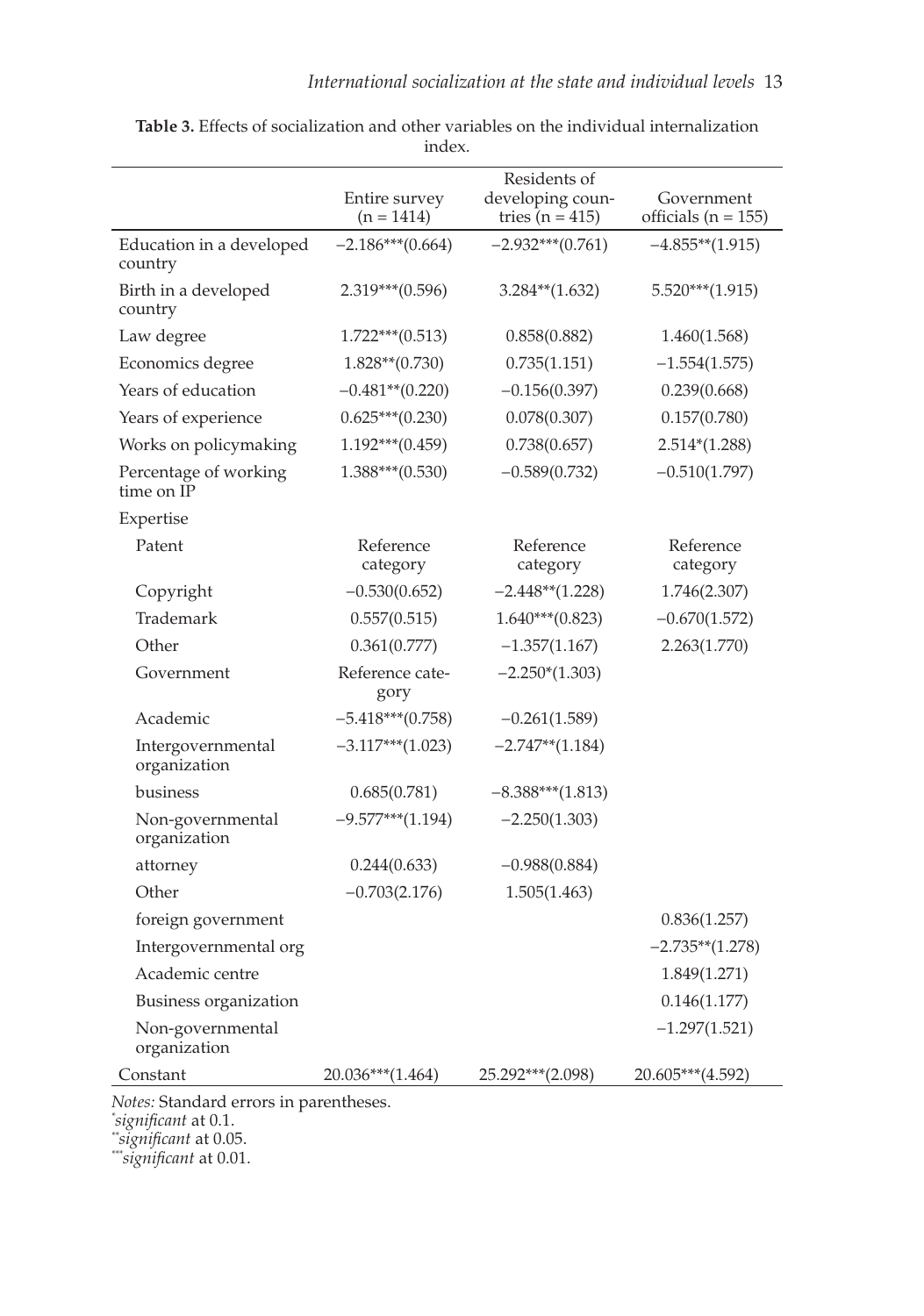as indicated in the second model of Table [3](#page-12-0), also for residents of developing countries. Whether looking at the entire sample or only those residing in developing countries, the survey shows that the country in which respondents received their highest academic degree has roughly the same effect on their internalization of US ideas as does their country of birth. The relationship, however, is in the opposite direction from that which may have been expected. Education in a developed country tends to *decrease* rather than increase support for the ideas promoted by the US government. IP professionals born in a developing country but educated in a developed country are less likely than their fellow nationals to have internalized US IP ideas. Moreover, the number of years spent in a developed country's university accentuates the effect. The longer respondents from developing countries stay in a developed country university, the more likely they are to hold ideas different from those promoted by the US government.

The third model of Table [3](#page-12-0) is limited to government officials. It suggests that the effect of university education in a developed country may be even stronger among governmental officials than among the entire sample surveyed. It does not indicate, however, that training offered by a foreign government has an effect on the level of internalization of US ideas. The only trainings that seem to have an impact on the ideas held by government officials, once one controls for all relevant variables, are those provided by intergovernmental organizations. The more government officials received training from those organizations, the more likely they were to oppose ideas promoted by the US. Considering that the US government often partners with intergovernmental organizations to offer capacity building to developing countries officials, these results are counter-intuitive.

#### **5. Making sense of mixed evidence**

The analysis of the triangulated data from macro and micro perspectives points to a richer account of international socialization than does either perspective separately. Looked at individually, the macro and micro perspectives suggest seemingly contradictory causal pathways towards socialization. Under the macro account, foreign ideas flow naturally and positively from education and capacity building through individual policymakers to the state. Under the micro account, individuals are negatively influenced by those same foreign ideas through the same channels. Rather than conclude that the contradiction suggests the intractability of the phenomenon of international socialization, it ought to lead us to revisit our assumptions and propose a more subtle understanding of the situation. As noted by Patton, it is the inconsistencies in findings that illuminate understanding: 'Finding such inconsistences ought not be viewed as weakening the credibility of results, but rather as offering opportunities for deeper insight into the relationship between inquiry approach and the phenomenon under study' (Patton [2002](#page-17-25), 248).

<span id="page-13-0"></span>The first step to developing a more subtle understanding of international socialization is to rule out certain causal pathways. The results clearly undermine a bottom-up model of socialization according to which it only takes place if individuals personally believe and incorporate foreign ideas. According to the bottom-up model, some individuals exposed to foreign influence must first be persuaded of those ideas and then must convince their peers within the state apparatus to do the same. Once a critical mass is converted, they jointly take the necessary steps to formally institutionalize that norm in the state. While individuals persuaded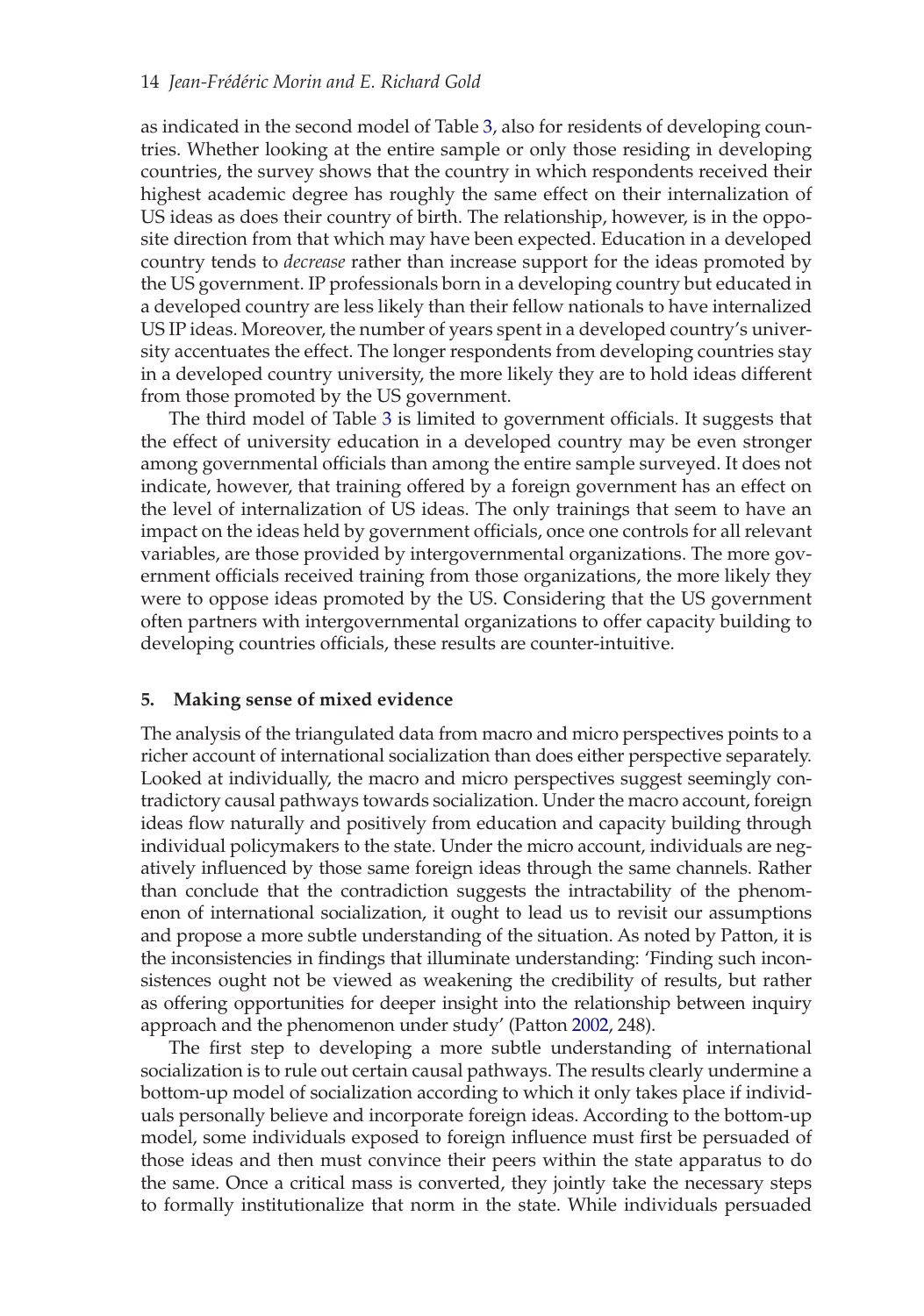of a norm's appropriateness can certainly favour its institutionalization, the triangulated results suggest that individual persuasion does not necessarily—or even usually—precede state socialization. The institutionalization of foreign norms even seems to take place in the absence of widespread individual persuasion (Schimmelfennig [2000](#page-17-1), 112).

With this conclusion in mind, we can consider inverting the temporal sequence between individual persuasion and state institutionalization (Alderson [2001,](#page-16-6) 420; Ikenberry and Kupchan [1990,](#page-17-3) 291). That is, it may be the very fact of the institutionalization of a norm in the state apparatus that drives individual persuasion at a later stage. There are at least three explanations as to why a norm could become more persuasive after its institutionalization in the state. First, institutionalization can increase opportunities for additional socialization. New bureaucratic units devoted to the adopted norm are created, already-socialized employees are recruited and new items regarding this norm enter the political agenda. Second, from a discursive perspective, once norms become institutionalized into law, they acquire a self-justificatory property and become powerful rhetorical weapons. Law, including IP law, has the general characteristic of appearing intrinsically legitimate (Kapczynski [2008,](#page-17-14) 804). Third, institutionalization may generate an uncomfortable cognitive dissonance when the political elite is not persuaded of the appropriateness of the norm. To solve this cognitive dissonance, members of the elite may proceed to change their beliefs in order to fit their actual behaviour, rather than the other way around, a psychological trick that is believed by cognitive psychologists to be common (Festinger [1957\)](#page-17-26). Of course, these three explanations are not mutually exclusive and can operate simultaneously.

<span id="page-14-0"></span>These processes from institutionalization to persuasion may explain some of the results presented in Table [3](#page-12-0). In the survey, professionals working on policymaking expressed, on average, greater support for strong IP ideas than did professionals working outside of the policymaking process, including government officials responsible for IP examination and litigation. Moreover, seasoned IP professionals expressed stronger support for those ideas than did their junior colleagues. Perhaps unsurprisingly, individuals tend to align their ideas with those of their organization, and this alignment becomes more pronounced over their careers.

Yet results presented in Table [3](#page-12-0) also suggest that socialization occurring at university can have long-standing effects during a professional's career. IP professionals educated in a developed country are significantly less likely to subscribe to the ideas promoted by the US government. They were, perhaps, more exposed to critical thinking in western universities concerning those ideas and, presumably, became better able to demystify the idea that increased IP protection favours innovation, social justice and economic growth. This effect is even more pronounced among developing-country respondents to the survey.

The finding on education at a micro level is not incompatible with the finding, at a macro level, that the number of nationals studying in the US is positively related to the level of IP protection. Individuals surveyed for the micro analysis were all IP professionals, while aggregate data for the macro analysis included all university students, irrespective of their future careers. Students who will become IP professionals are likely to have taken IP-related classes and to have been exposed to critiques of causal beliefs linking IP protection to desirable social and economic effects. Importantly, these causal beliefs communicated by university IP professors are quite different from those communicated by the US government. Results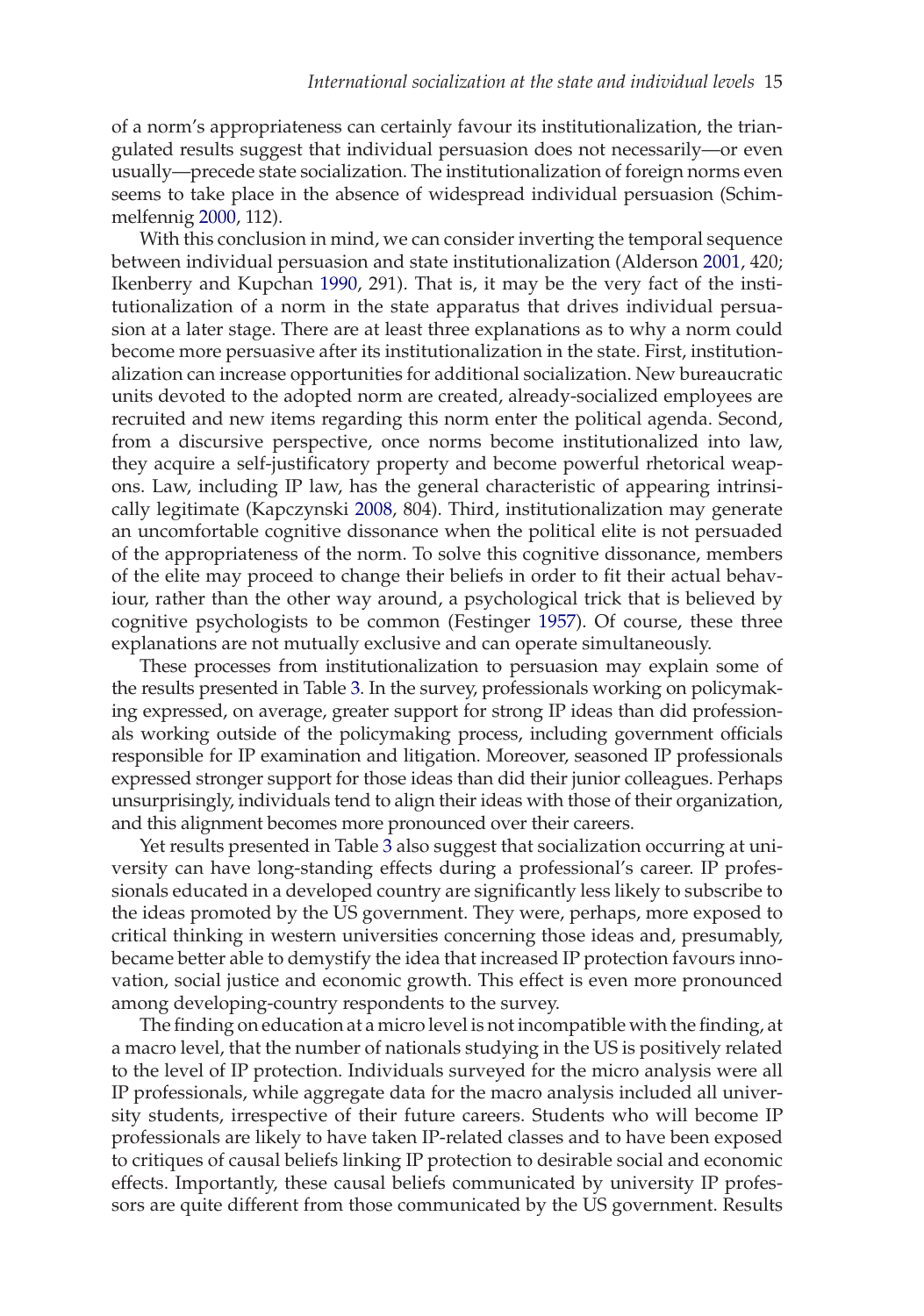from the survey presented in Table [3](#page-12-0) reveal that academics working directly on IP issues are, on average, opposed to stronger IP protection. Foreign students who will not become IP professionals and did not attend IP classes (and thus were not taught by developed-country IP academics) are less likely to have confronted more nuanced and critical views of IP. During their stay in the US, they were, rather, exposed to more general principled beliefs underpinning the IP system such as individualism, rationalism, liberalism and modernism. Those principled beliefs are omnipresent in American society and students fully immersed in US culture cannot escape them unless directly confronted. Therefore, by distinguishing idea types, especially causal beliefs acquired in the classroom and principled beliefs acquired in society, results from the micro and macro analyses can easily be reconciled. International students in general become more supportive of US IP ideas and push their home countries in this direction while future IP professionals become more sceptical of the benefits of transplanting US IP norms into their home countries.<sup>[4](#page-15-0)</sup>

Likewise, the apparent discordance regarding capacity building can be understood if one distinguishes between acculturation and persuasion as two different types of internalization. Results from the state-level analysis suggest that government officials receiving capacity-building training are, at least, more likely acculturated to US expectations. If they decide to comply with those expectations to extract material or reputational gain from the US, they have learnt which norms to institutionalize. Results from the individual analysis suggest, however, that capacity building does not significantly increase the persuasion of recipients on the value and legitimacy of those norms. Thus, it would seem that government officials become adept at identifying and following the rules in return for rewards, rather than persuaded of the correctness of those rules.

An analysis focusing solely at the state level would have likely concluded that socialization succeeded, while an analysis focusing solely at the individual level would have concluded that socialization failed. By triangulating both results, we can infer that foreign education has different effects according to idea type, and that capacity-building programmes have different effects according to internalization types.

This study points to the opportunities for further study. More research is needed, for example, on socialization from less-powerful to more-powerful countries to determine whether the same dynamic of idea transmission with individual persuasion similarly operates. We would posit that this would not be the case since the reputational and material gains for a developed country official from doing so are not obvious. Thus, we would hypothesize that any counter-norm transfer operates through persuasion. This dichotomy of pathway—if demonstrated would suggest that socialization operates more readily from a more-powerful to a less-powerful country. Our conclusions also suggest that there may be an opportunity for counter-norm entrepreneurship to intervene between the period in which officials are acculturated to US IP norms and when they come to be persuaded by them. How such a counter-norm entrepreneur can effectively exploit this opportunity is similarly a question for future research.

<span id="page-15-0"></span><sup>4</sup> This is the logical inference that can be drawn from our findings. This conclusion could be further confirmed by conducting a survey of non-experts.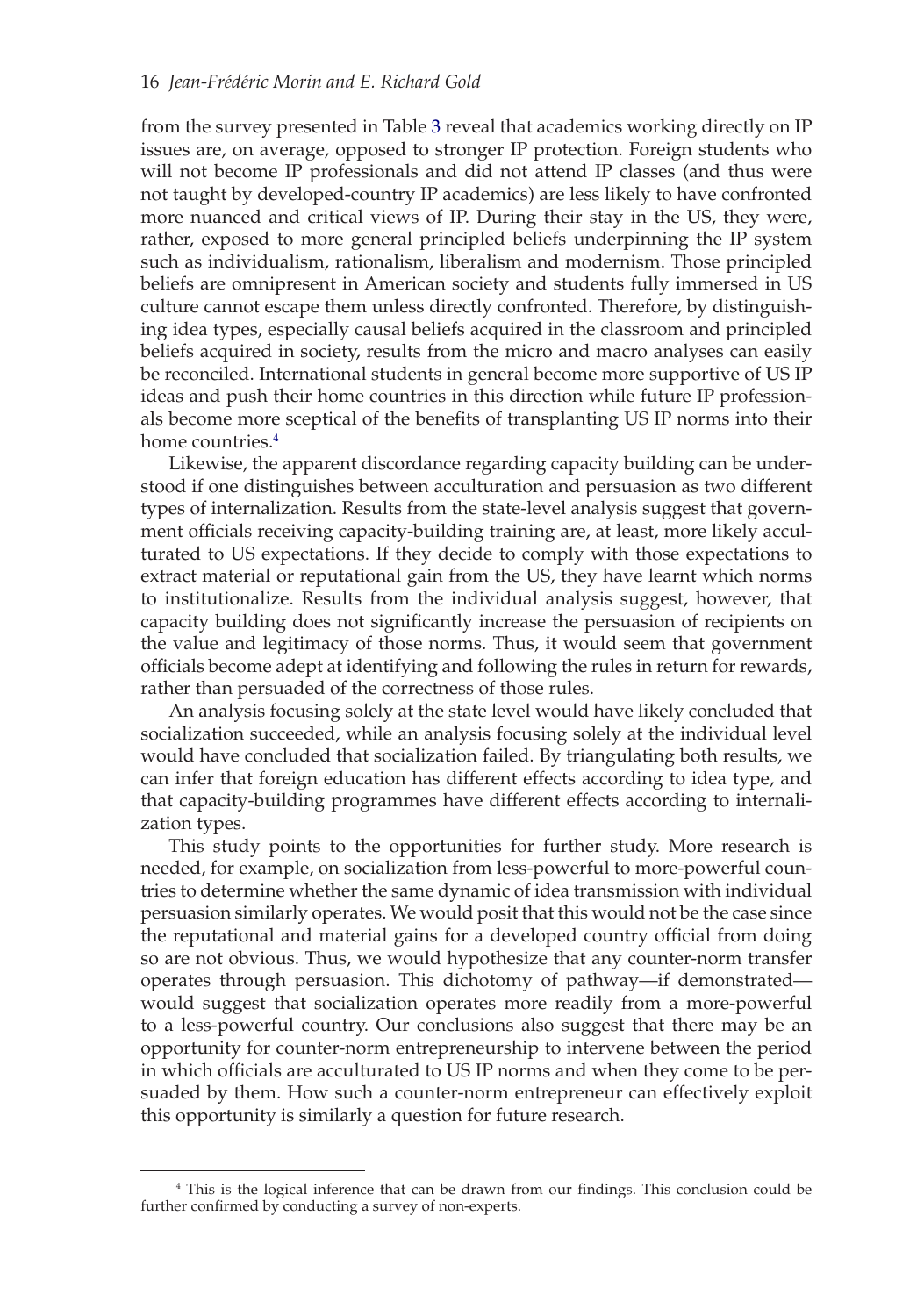## **Disclosure statement**

No potential conflict of interest was reported by the authors.

## **ORCID**

*Jean-Frédéric M[orin](http://orcid.org)* <http://orcid.org/0000-0003-1053-5597> *E. Richard Gold* <http://orcid.org/0000-0002-3789-9238>

### **Notes on contributors**

**Jean-Frédéric Morin** holds the Canada Research Chair in International Political Economy at Laval University's Political Science Department.

**E Richard Gold** is a James McGill Professor at McGill University's Faculty of Law.

## **References**

- <span id="page-16-3"></span>Adler, Emanuel and Steven Bernstein [\(2005](#page-2-0)) 'Knowledge in power: the epistemic construction of global governance' in Michel Barnett and Raymond Duvall (eds) *Power in global governance* (Cambridge, United Kingdom: Cambridge University Press), 294– 318
- <span id="page-16-6"></span>Alderson, Kai [\(2001](#page-2-1)) 'Making Sense of State Socialization', *Review of International Studies*, 27:3, 415–433
- <span id="page-16-8"></span>Atkinson, Carol [\(2010](#page-4-0)) 'Does soft power matter? A comparative analysis of student exchange programs 1980-2006', *Foreign Policy Analysis*, 6:1, 1–22
- <span id="page-16-5"></span>Bearce, David and Stacy Bondanella ([2007\)](#page-2-2) 'Intergovernmental organizations', *Socialization and Member-State Interest Convergence', International Organization*, 61:4, 703–733
- <span id="page-16-10"></span>Beyers, Jan [\(2005](#page-4-1)) 'Multiple embeddedness and socialization in Europe: the case of council officials', *International Organization*, 59:4, 899–936
- <span id="page-16-15"></span>Braithwaite, John and Peter Drahos ([2000\)](#page-9-1) *Global business regulation* (Cambridge, United Kingdom: Cambridge University Press)
- <span id="page-16-13"></span>Brand, Ronald and Wes Rist [\(2009](#page-7-0)) *The export of legal education: its promise and impact in transition countries* (Farnham, United Kingdom: Ashgate)
- <span id="page-16-12"></span>Bu, Liping ([2003\)](#page-7-1) *Making the world like Us: education, cultural expansion, and the American century* (Westport, United States: Praeger)
- <span id="page-16-4"></span>Checkel, Jeffrey [\(2003](#page-2-3)) 'Going native in Europe? Theorizing social interaction in European institutions', *Comparative Political Studies*, 36:1–2, 209–231
- <span id="page-16-0"></span>Checkel, Jeffrey [\(2005](#page-1-0)) 'international institutions and socialization in Europe: introduction and framework', *International Organization*, 59:4, 801–826
- <span id="page-16-1"></span>Chin, Gregory ([2012\)](#page-1-1) 'Two-way socialization: China, the world bank and hegemonic weakening', *Brown Journal of World Affairs*, 19:1, 211–230
- <span id="page-16-7"></span>Chwieroth, Jeffrey [\(2007a\)](#page-3-0) 'Neoliberal economists and capital account liberalization in emerging markets', *International Organization*, 61:2, 443–463
- <span id="page-16-14"></span>Chwieroth, Jeffrey [\(2007b](#page-8-0)) 'Testing and measuring the role of ideas: the case of neoliberalism in the international monetary fund', *International Studies Quarterly*, 51:1, 5–30
- <span id="page-16-9"></span>Dezalay, Yves and Bryant Garth ([2010\)](#page-4-2) *The internationalization of palace wars: lawyers, economists, and the contest to transform latin American states* (Chicago, United States: University of Chicago Press)
- <span id="page-16-11"></span>Drahos, Peter ([1996\)](#page-6-0) *A philosophy of intellectual property* (Aldershot, Dartmouth): United Kingdom)
- <span id="page-16-2"></span>Epstein, Charlotte ([2012\)](#page-1-2) 'Stop telling us how to behave: socialization or infantilization?', *International Studies Perspectives*, 13:2, 135–145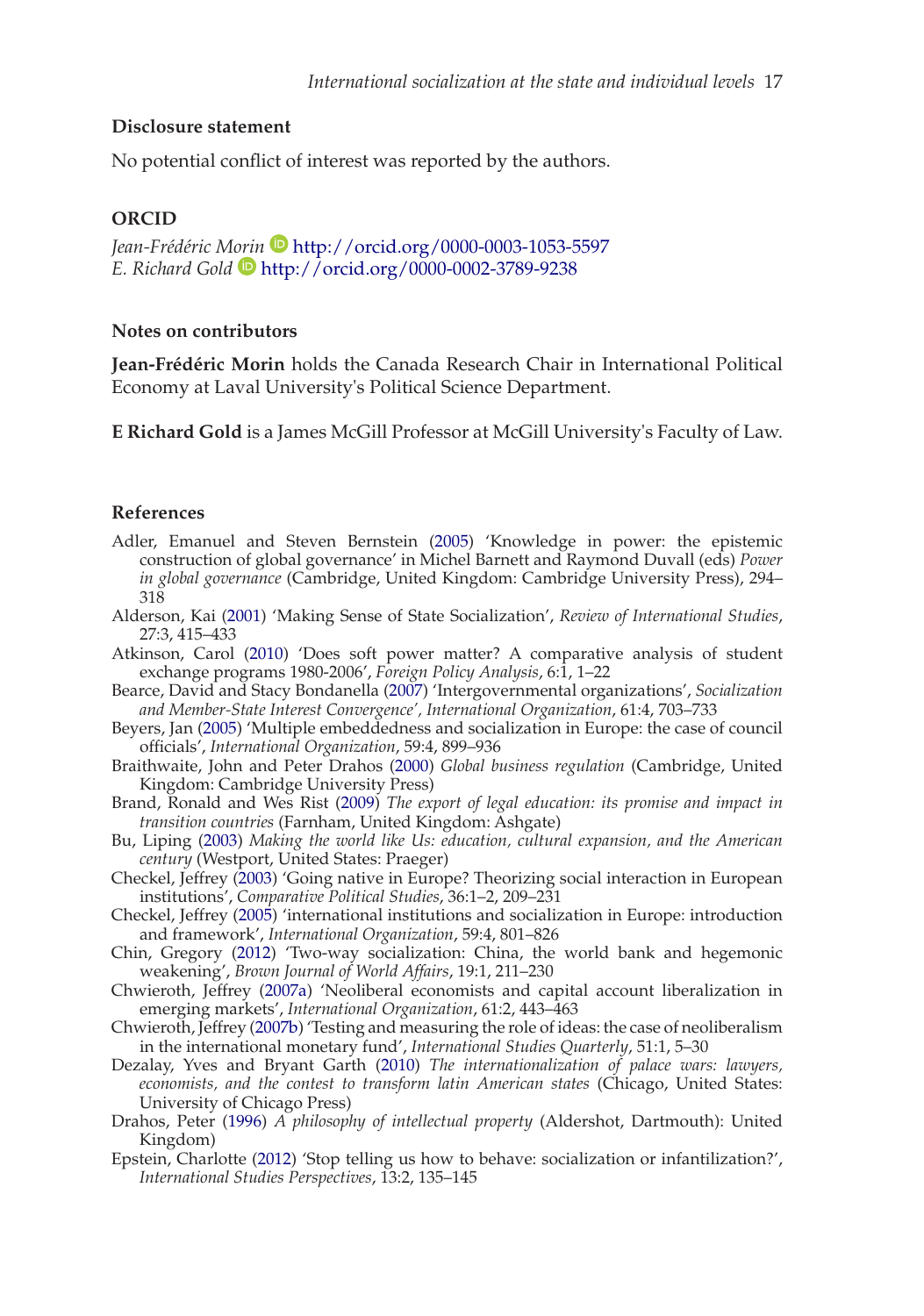- <span id="page-17-26"></span>Festinger, Leon [\(1957](#page-14-0)) *A theory of cognitive dissonance* (Stanford, United States: Stanford University Press)
- <span id="page-17-6"></span>Finnemore, Martha and Kathryn Sikkink ([1998\)](#page-3-1) 'International norm dynamics and political change', *International Organization*, 52:4, 887–917
- <span id="page-17-4"></span>Flockhart, Trine ([2006\)](#page-2-4) 'Complex socialization: a framework for the study of state socialization' *European Journal of International Relations*, 12:1, 89–118
- <span id="page-17-8"></span>Goodman, Ryan and Derek Jinks [\(2004](#page-4-3)) 'How to influence states: socialization and international human rights law', *Duke Law Journal*, 54:3, 621–701
- <span id="page-17-10"></span>Greenhill, Brian [\(2010](#page-5-0)) 'The company you keep: international socialization and the diffusion of human rights norms', *International Studies Quarterly*, 54:1, 127–145

<span id="page-17-12"></span>Halbert, Debora J ([2005\)](#page-6-1) *Resisting intellectual property* (London, United Kingdom: Routledge)

- <span id="page-17-13"></span>Helfer, Laurence [\(2004](#page-6-2)) 'Regime shifting: the TRIPs agreement and new dynamics of international intellectual property lawmaking', *Yale Journal of International Law*, 29:1, 1–83
- <span id="page-17-5"></span>Hopf, Ted [\(2013](#page-3-2)) 'Common-sense constructivism and hegemony in world politics', *International Organization*, 67:02, 317–354
- <span id="page-17-3"></span>Ikenberry, G. John and Charles Kupchan ([1990\)](#page-2-5) 'Socialization and hegemonic power', *International Organization*, 44:03, 283–315
- <span id="page-17-14"></span>Kapczynski, Amy [\(2008](#page-6-3)) 'The access to knowledge mobilization and the new politics of intellectual property', *The Yale Law Journal*, 117:5, 804–885
- <span id="page-17-2"></span>Keohane, Robert O and Judith Goldstein [\(1993](#page-1-3)) *Ideas in foreign policy* (Ithaca, United States: Cornell University Press)
- <span id="page-17-7"></span>Lewis, Jeffrey ([2005\)](#page-4-4) 'The Janus face of Brussels: socialization and everyday decision making in the European union', *International Organization*, 59:4, 937–971
- <span id="page-17-20"></span>Matthews, Duncan ([2005\)](#page-7-2) 'TRIPs flexibilities and access to medicines in developing countries: the problem with technical assistance and free trade agreement', *European Intellectual Property Review*, 11: 420–427
- <span id="page-17-21"></span>Matthews, Duncan and V Munoz-Tellez [\(2006](#page-7-3)) 'Bilateral technical assistance and TRIPs: the United States, Japan, and the European communities in comparative perspective', *Journal of World Intellectual Property*, 9:6, 629–653
- <span id="page-17-19"></span>May, Christopher ([2004\)](#page-7-4) 'Capacity building and the (re)production of intellectual property rights', *Third World Quarterly*, 25:5, 821–837
- <span id="page-17-17"></span>May, Christopher and Susan K Sell ([2006\)](#page-7-5) *Intellectual property rights: a critical history* (Boulder, United States: Lynne Rienner)
- <span id="page-17-24"></span>Morin, Jean-Frédéric ([2014\)](#page-10-0) 'Paradigm shift in the global IP regime: the agency of academics', *Review of International Political Economy*, 21:2, 275–309
- <span id="page-17-22"></span>Morin, Jean-Frédéric and Edward Richard Gold ([2014\)](#page-8-1) 'An integrated model of legal transplantation: the diffusion of intellectual property law in developing countries', *International Studies Quarterly*, 58:4, 781–792
- <span id="page-17-11"></span>Morin, Jean-Frédéric, Kevin Daley and E. Richard Gold ([2011](#page-6-4)) 'Having faith in IP: empirical evidence of IP conversion', *WIPO Journal*, 3:2, 93–102
- <span id="page-17-15"></span>Muzaka, Valbona [\(2011\)](#page-6-5) 'Linkages, contests and overlaps in the global intellectual property rights regime', *European Journal of International Relations*, 17:4, 755–776
- <span id="page-17-0"></span>Park, Susan [\(2014](#page-0-0)) 'Socialisation and the liberal order', *International Politics*, 51:3, 334–349
- <span id="page-17-25"></span>Patton, Michael Quinn ([2002\)](#page-13-0) *Qualitative research and evaluation methods* (Thousand Oaks, United States: Sage)
- <span id="page-17-9"></span>Pevehouse, Jon [\(2002](#page-4-5)) 'Democracy from the outside-in? international organizations and democratization', *International Organization*, 56:3, 515–549
- <span id="page-17-1"></span>Schimmelfennig, Frank ([2000\)](#page-1-4) 'International socialization in the new Europe: rational action in an institutional environment', *European Journal of International Relations*, 6:1, 109–139
- <span id="page-17-18"></span>Scott-Smith, Giles ([2008\)](#page-7-6) 'Mapping the undefinable: some thoughts on the relevance of exchange programs within international relations theory', *The ANNALS of the American Academy of Political and Social Science*, 616:1, 173–195
- <span id="page-17-16"></span>Sell, Susan K and Aseem Prakash [\(2004](#page-6-6)) 'Using ideas strategically: the contest between business and NGO networks in intellectual property rights', *International Studies Quarterly*, 48:1, 143–175
- <span id="page-17-23"></span>Sell, Susan K ([2003\)](#page-9-2) *Private power, public law: the globalization of intellectual property rights* (Cambridge, United Kingdom: Cambridge University Press)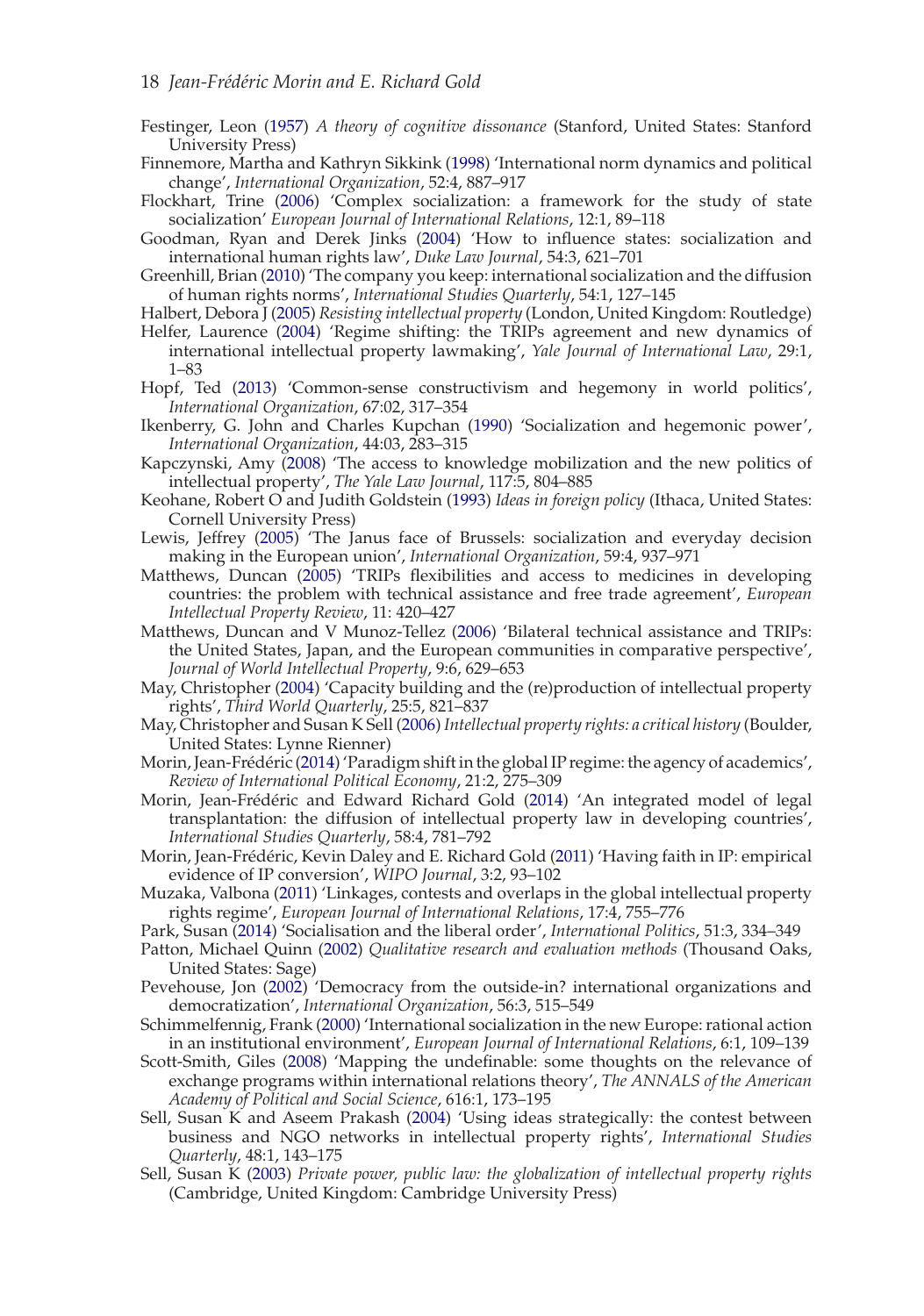- <span id="page-18-4"></span>Shadlen, Kenneth C [\(2005](#page-9-3)) 'Exchanging development for market access? deep integration and industrial policy under multilateral and regional-bilateral trade agreements', *Review of International Political Economy*, 12:5, 750–775
- <span id="page-18-3"></span>Shadlen, Kenneth C, Andrew Schrank and Marcus Kurtz ([2005\)](#page-9-4) 'The political economy of intellectual property protection: the case of software', *International Studies Quarterly*, 49:1, 45–71
- <span id="page-18-0"></span>Terhalle, Maximilian ([2011](#page-1-5)) 'Reciprocal socialization: rising powers and the west', *International Studies Perspectives*, 12:4, 341–361
- United States Patent and Trademark Office, 'Training and education', [<www.uspto.gov/](http://<www.uspto.gov/ip/training/>) [ip/training/>,](http://<www.uspto.gov/ip/training/>) accessed 16 May 2013
- <span id="page-18-2"></span>Wang, Qingxin Ken [\(2003](#page-4-6)) 'Hegemony and Socialisation of the mass public: the case of postwar Japans cooperation with the United States on China policy', *Review of International Studies*, 29:1, 99–119
- <span id="page-18-1"></span>Wendt, Alexander [\(2004](#page-2-6)) 'The state as person in international theory', *Review of International Studies*, 30:2, 289–316

## Appendix **Variable definitions and data sources for Table [1.](#page-9-0)**

| Variable                     | Definition                                                                                                                                                                                                                                                                                                                                                                                                                                                                                                                                                                                                                                                                                                                                                                                                                                                                                                                                                                                                                                                                                                                                                                                                                                                                                                                                                                                                                                                                                                                                              | Source                                           |
|------------------------------|---------------------------------------------------------------------------------------------------------------------------------------------------------------------------------------------------------------------------------------------------------------------------------------------------------------------------------------------------------------------------------------------------------------------------------------------------------------------------------------------------------------------------------------------------------------------------------------------------------------------------------------------------------------------------------------------------------------------------------------------------------------------------------------------------------------------------------------------------------------------------------------------------------------------------------------------------------------------------------------------------------------------------------------------------------------------------------------------------------------------------------------------------------------------------------------------------------------------------------------------------------------------------------------------------------------------------------------------------------------------------------------------------------------------------------------------------------------------------------------------------------------------------------------------------------|--------------------------------------------------|
| Index                        | The index comprises nine equally-weight<br>indicators: (1) Patentability of plants: If no, 0; if<br>neither specifically permitted nor prohibited,<br>0.5; if yes, 1. (2) Copyright term of 70 years or<br>more after death: If no, 0; if yes, 1. (3) Prohibi-<br>tion of the dissemination of technology used<br>to circumvent measures that control access to<br>copyrighted works: If no, 0; if prohibition is on<br>commercial dissemination only, 0.5; if prohi-<br>bition covers non-commercial dissemination<br>as well, 1. (4) Ratification of UPOV91: If no, 0;<br>if yes, 1. (5) Ratification of WIPO internet cop-<br>yright treaty: If no, 0; if yes, 1. (6) Ratification<br>of the Brussels Convention on satellite signal:<br>If no, 0; if yes, 1. $(7)$ Requirements for the pro-<br>tection of pharmaceutical data for at least five<br>years: If no, 0; if yes, 1. Note that protection<br>'against unfair commercial use' and 'against<br>disclosure by a third party' without a specif-<br>ic time limit of five years or more were not<br>considered sufficient. (8) National or regional<br>exhaustion of patent rights (as opposed to<br>international exhaustion): If no, 0; if yes, 1. $(9)$<br>Compulsory licenses may be granted: If only<br>for anti-competitive practices or national emer-<br>gencies, 1; if only for anti-competitive practices,<br>national emergencies, failure to work, insuffi-<br>cient working, or use for use of a dependent<br>patent, 0.5; if for any reasons beyond those<br>already listed, 0. | WIPO and na-<br>tional govern-<br>ment websites. |
| Population<br>studying in US | Each country-year receives a score equal to<br>the number of student's from that country<br>who were studying in the US the year prior,<br>regardless of length of programme. The natural<br>logarithm of this variable was used to account<br>for a non-linear relationship between the varia-<br>ble and the index.                                                                                                                                                                                                                                                                                                                                                                                                                                                                                                                                                                                                                                                                                                                                                                                                                                                                                                                                                                                                                                                                                                                                                                                                                                   | Institute for<br>International<br>Education      |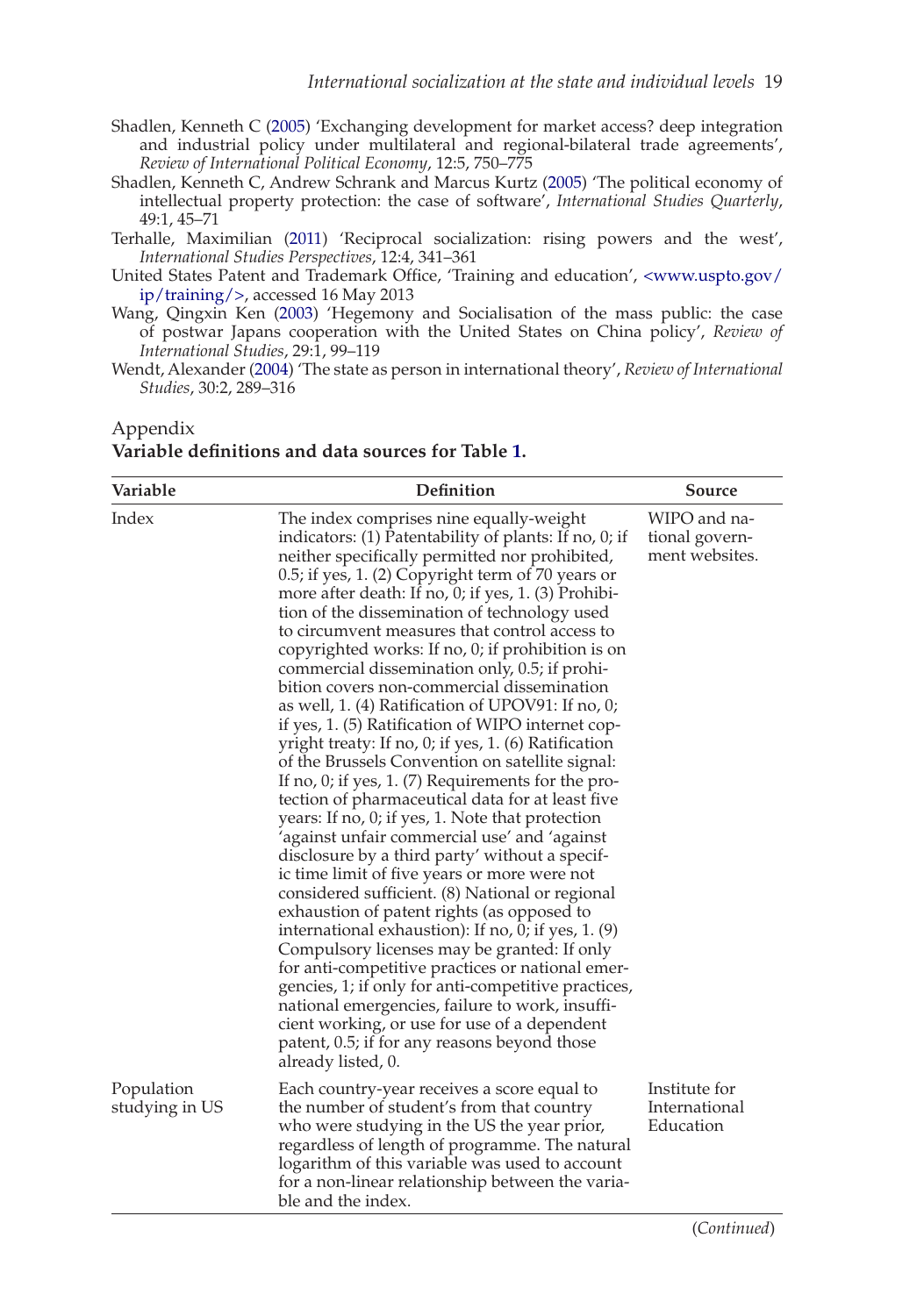| Variable                                         | Definition                                                                                                                                                                                                                                                                                                                                                | Source                                                                   |
|--------------------------------------------------|-----------------------------------------------------------------------------------------------------------------------------------------------------------------------------------------------------------------------------------------------------------------------------------------------------------------------------------------------------------|--------------------------------------------------------------------------|
| IP capacity-building<br>trainings                | The total number of IP training events that the<br>country has participated in since January 1995.<br>The motivation for rendering the variable as a<br>stock was to reflect the long-term nature of this<br>investment.                                                                                                                                  | Intellectual<br><b>Property Rights</b><br>Training Pro-<br>gram Database |
| GDP per capita                                   | Gross domestic product (GDP) measured in<br>current US dollars, divided by population. The<br>natural logarithm of this variable was used to<br>account for a non-linear relationship between<br>the variable and the index.                                                                                                                              | World Bank                                                               |
| Priority Watch List-<br>designation              | Any country-year receives a 1 if the country<br>was designated in the prior year's Special 301<br>Report as being (a) on the Priority WatchList,<br>(b) a Priority Foreign Country or (c) subject to<br>section 306 monitoring. All other country-years<br>receive a 0.                                                                                   | <b>USTR</b>                                                              |
| General System of<br>Preferences (GSP)<br>review | Any country-year receives a 1 if the country<br>was under GSP review for IP criteria at any<br>point in the year prior. All other country-years<br>receive a 0.                                                                                                                                                                                           | US International<br>Trade Commis-<br>sion                                |
| US Bilateral Trade<br>Agreement                  | Any country-year in which a free trade agree-<br>ment with the US was in force in the country<br>receives a 1. All other country-years receive a 0.                                                                                                                                                                                                       | <b>USTR</b>                                                              |
| regional top score                               | Each country-year receives the highest score<br>that any other country in its region had that<br>year. Countries were first divided up into<br>six regions, these being (1) the Middle East<br>and North Africa; (2) Latin America and the<br>Caribbean; (3) Eastern Europe; (4) Sub-Saharan<br>Africa; (5) East and South Asia; (6) and Central<br>Asia. |                                                                          |

## 20 *Jean-Frédéric Morin and E. Richard Gold*

## **Variable definitions, coding and descriptive statistics for Table [3.](#page-12-0)**

| Variable                              | Definition                                                                                                                               | Coding           | <b>Statistics</b>                 |
|---------------------------------------|------------------------------------------------------------------------------------------------------------------------------------------|------------------|-----------------------------------|
| Individual inter-<br>nalization index | Index made of nine indicators assess-<br>ing the relative support for strong<br>intellectual property protection.                        | From $0$ to $45$ | Mean = $21,96$ ;<br>$Median = 23$ |
| Education in a de-<br>veloped country | Highest academic degree obtained<br>in a developed country, defined as a<br>high-income country according to the<br>World Bank taxonomy. | $0-No$ ; $1-Yes$ | $No = 386;$<br>$Yes = 1260$       |
| Birth in a devel-<br>oped country     | Born in a developed country, defined<br>as a high-income country according<br>to the World Bank taxonomy.                                | $0-No$ ; 1-Yes   | $No = 597;$<br>$Yes = 1050$       |
| Law degree                            | Hold a law degree.                                                                                                                       | $0-No: 1-Yes$    | $No = 1448$<br>$Yes = 847$        |
| Economics degree                      | Hold a degree in economics or man-<br>agement.                                                                                           | $0-No$ ; $1-Yes$ | $No = 2073;$<br>$Yes = 222$       |

(*Continued*)